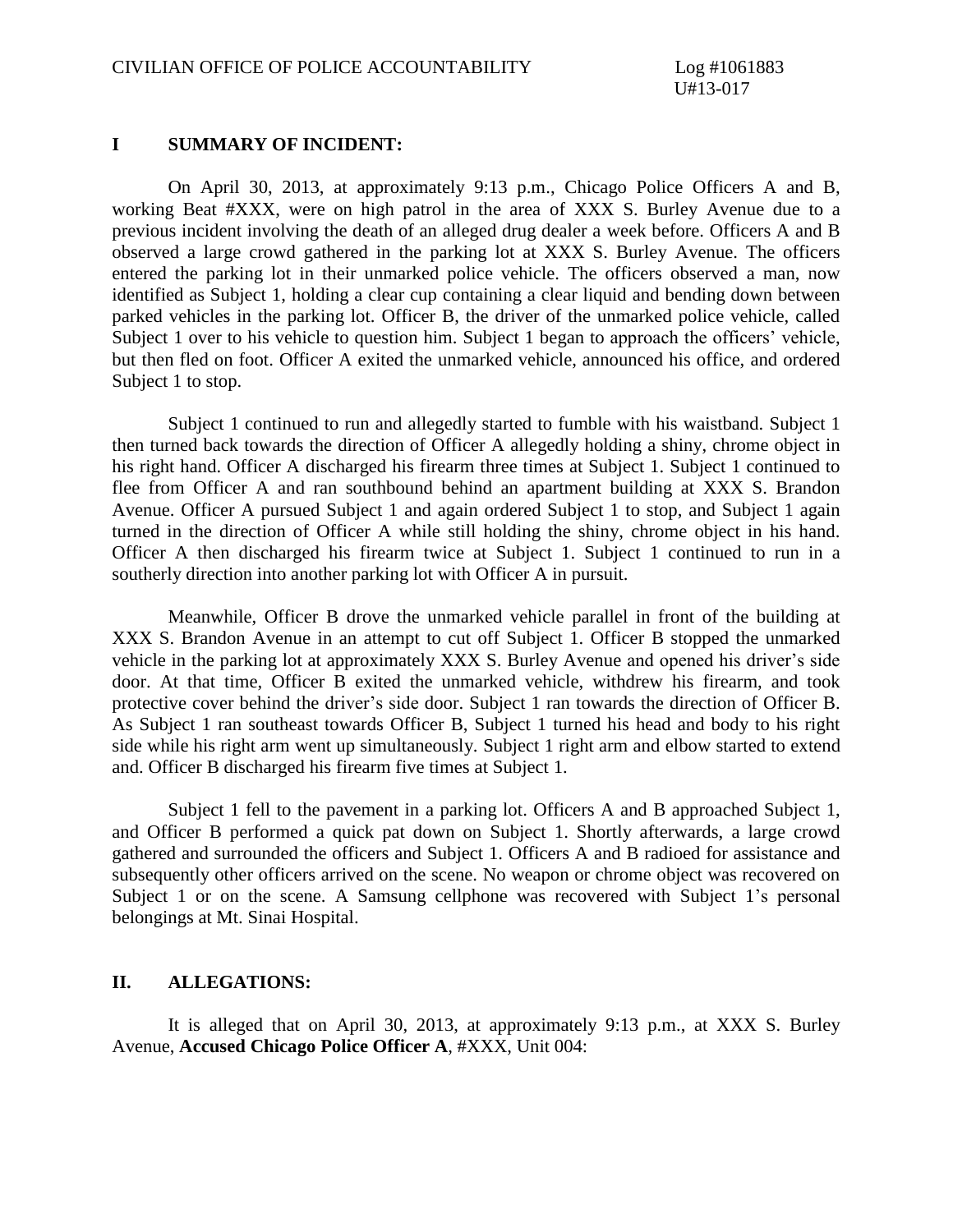- 1. Disobeyed the Chicago Police Department's Use of Force policy by using deadly force, firing his gun, against Subject 1 without justification, in violation of Rule 6, and;
- 2. Was inattentive to duty by failing to thoroughly search Subject 1 and recover a chrome object during his arrest, in violation of Rule 10.

It is alleged that on April 30, 2013, at approximately 9:13 p.m. hours, at XXX S. Burley, **Accused Chicago Police Officer B**, #XXX, Unit 004:

- 1. Disobeyed the Chicago Police Department's Use of Force policy by using deadly force, firing his gun, against Subject 1 without justification, in violation of Rule 6, and
- 2. Was inattentive to duty by failing to thoroughly search Subject 1 during his arrest, in violation of Rule 10.

## **III. INVESTIGATION:**

## **A. Interviews**

1. Interview of Subject 1:

In a statement with IPRA dated May 1, 2013, **Subject 1** stated on the date of the incident he was in the parking lot of the XXX barbequing with some friends. Subject 1 admitted he was drinking and smoking cannabis while barbequing. As Subject 1 barbequed, the police pulled up. Subject 1 had two bags of "weed"<sup>1</sup> on him, so he threw it down and took off running. According to Subject 1, "everybody" started to run when the police arrived. As Subject 1 ran, a black male officer, now known as Officer A, pursued Subject 1 while the "Spanish" officer, now known as Officer B, "hopped" in a police vehicle. Officer A, while running, discharged his firearm about four to five times at Subject 1. Subject 1 continued to run and eventually passed Officer B who was parked in a parking lot by the end of some row houses. Subject 1 believed that Officer B was attempting to "cut him off" by the row homes.

 When Subject 1 passed Officer B, Officer B discharged his firearm approximately four times at Subject 1, striking Subject 1. Subject 1 believed Officer B was the officer who shot him. After Subject 1 was shot, Officer A and Officer B approached Subject 1 and asked him where the gun was, and Subject 1 replied, "I don't got no gun!" The officers asked Subject 1 why he ran and he told the officers because he was scared.<sup>2</sup> A crowd started to approach and was "riled up." Subject 1 stated he sustained a through-and-through gunshot wound to his left thigh and left arm. Subject 1 denied being in possession of a gun during the incident. (Att. 70)

2. Civilian Witnesses Interviews:

 $<sup>1</sup>$  A street terminology for cannabis.</sup>

<sup>&</sup>lt;sup>2</sup> Subject 1 explained he ran because he was on supervision for selling "weed."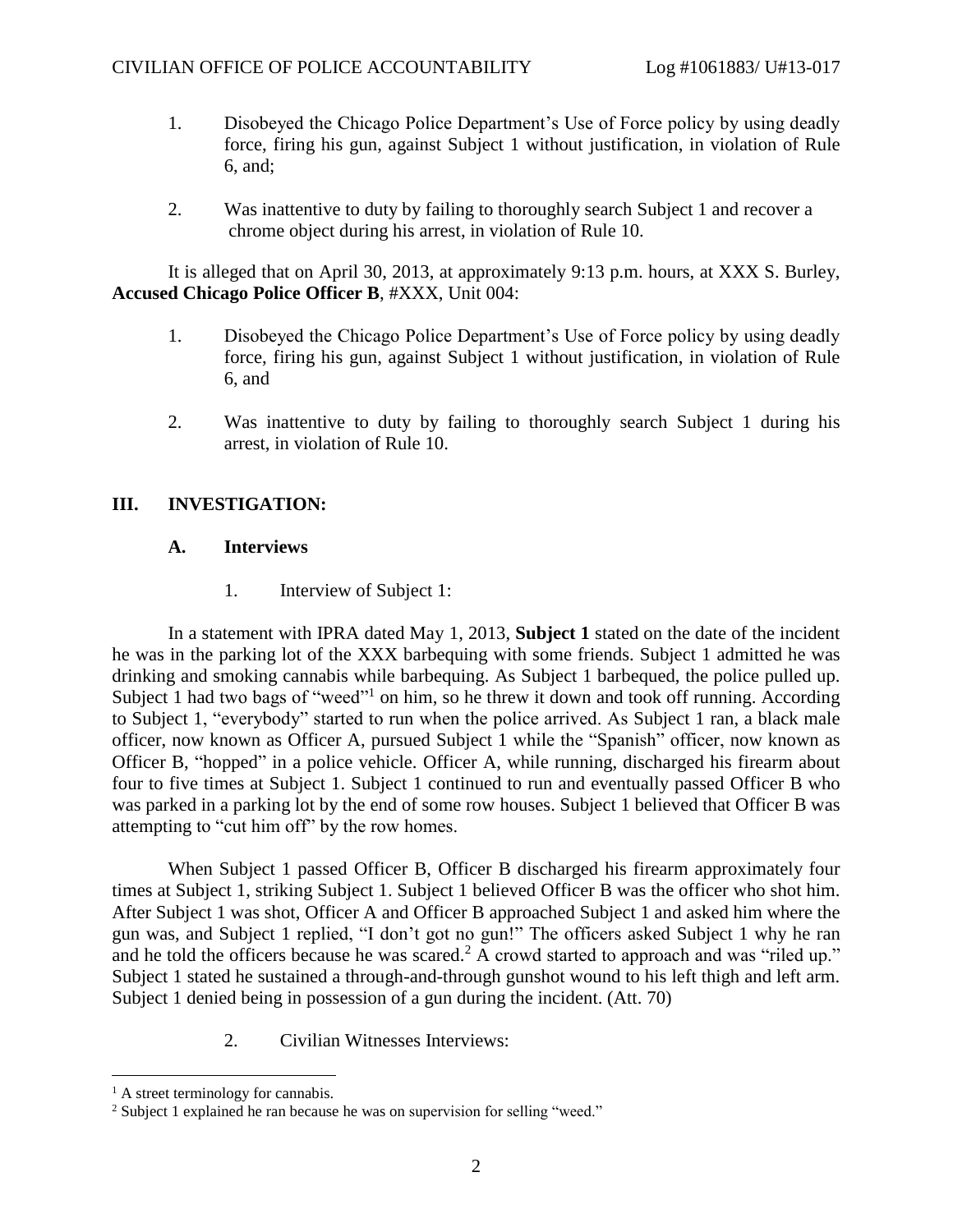A **Canvass** conducted May 1, 2013, in the vicinity of incident produced two witnesses, Civilian 2 and Civilian 3. (Att.34)

In a statement with IPRA dated May 2, 2013, **Witness Civilian 3** stated on the date and time of the incident she was on her phone and looking out of her window when she heard several gunshots. Civilian 3 did not know where the gunshots were coming from, but observed a "detective car"<sup>3</sup> driving by. Civilian 3 went outside and stood in front of her residence. Civilian 3 then observed Officer B, in a "detective car" tell "Subject 1" 4 (Subject 1) to stop. Subject 1, who was in an all-black Chevrolet Tahoe, complied and stopped. Civilian 3 could not observe what, if anything, Subject 1 was doing. Officer B then discharged his firearm three to five times at Subject 1. Shortly afterwards, Civilian 3 observed Subject 1 on the ground. Civilian 3 did not know if Subject 1 exited his vehicle on his own or if he was pulled from his vehicle. (Att. 29)

 In a statement with IPRA dated May 2, 2013, **Witness Civilian 2** stated on the date and time of the incident she looked out of her window and observed two police vehicles, a gray unmarked police vehicle and a marked police vehicle, and a crowd running. At that time, Officer B jumped out a gray unmarked police vehicle and started to shoot southbound in a parking lot. Civilian 2 could not tell what Officer B was shooting at, but she knows there was a crowd of people outside. Civilian 2 recalled that Officer B fired his weapon more than five times. Civilian 2 went outside and stood in front of her doorway and observed Subject 1 on the ground. The police had surrounded Subject 1 and no one was getting past because the officers had their guns drawn. (Att. 71)

Several attempts to contact and interview witnesses Civilian 4, Civilian 5, and Civilian 6, via telephone calls, letters, and personal visits were met with negative results. (Att. 5, 17, 54, 55, 56, 72, 75, 78, 79, 80, 84, 85, 105, 106, 107, 108, 109, 110, 123)

In a telephone conversation with IPRA dated May 3, 2013, **Witness Civilian 7** stated she did not witness the officer involved shooting. Civilian 7 explained she arrived at the scene after the shooting had occurred and was subsequently arrested. (Att. 47)

3. Witness Officer Interviews:

In a statement with IPRA dated May 1, 2013, **Witness Police Sergeant 3** stated on the date of the incident she was in an unmarked vehicle. She and her team went to the XXX in a "wolf pack" due to a homicide that had occurred a week prior in the vicinity of the location of the incident. Sergeant 3 explained "wolf pack" meant officers working together in numbers to show a bigger presence. Sergeant 3 recalled there was an increase in the temperature and believed there would be some activity going on in that area.

Upon arrival, Sergeant 3 observed a large crowd in the area. Officers A and B drove into a parking lot while Sergeant 3 remained on Burley Avenue. Shortly afterwards, Sergeant 3

<sup>&</sup>lt;sup>3</sup> Civilian 3 described the "detective car" as an unmarked vehicle.

<sup>4</sup> Civilian also stated Subject 1's nickname is "XXX"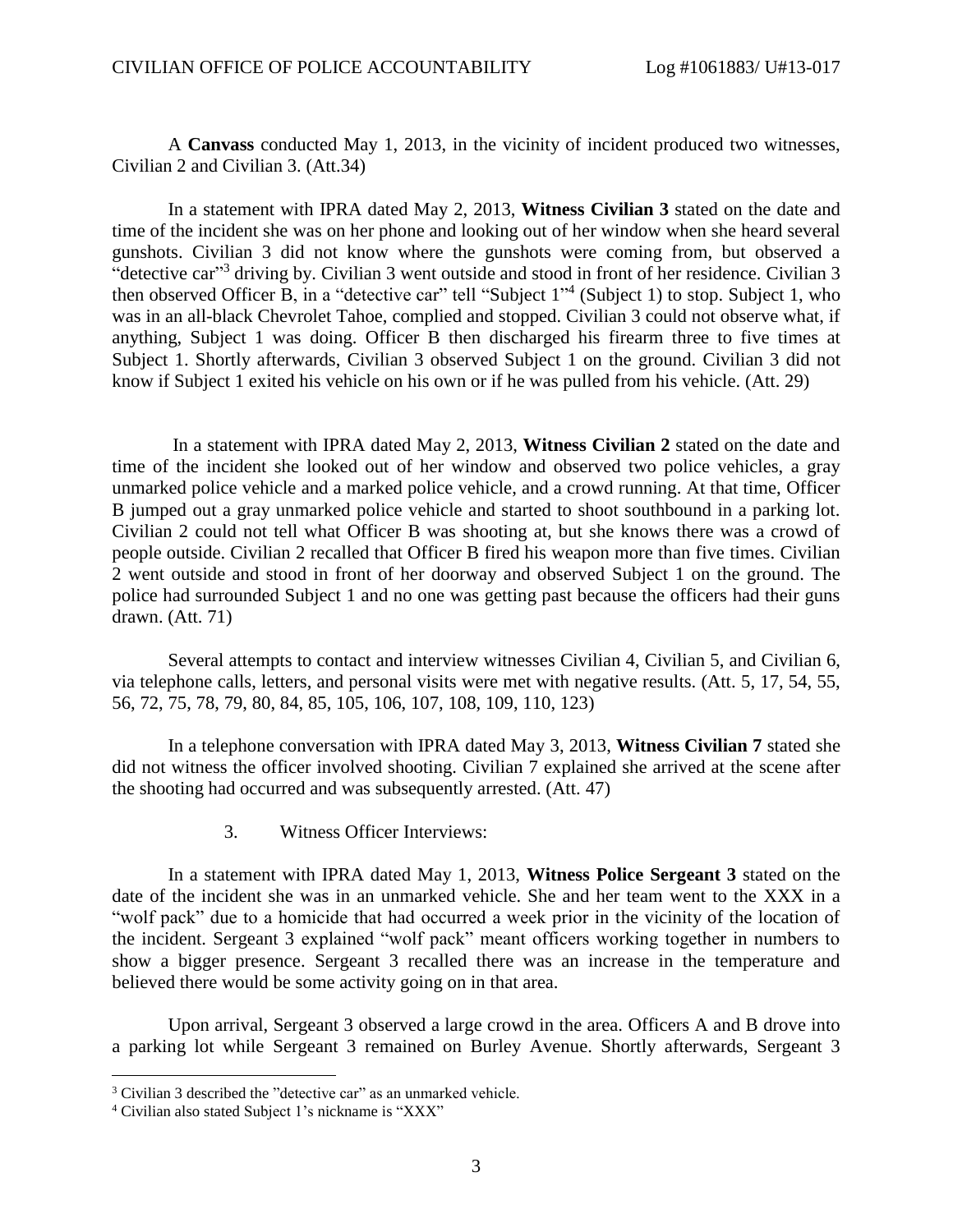observed Officers A and B engage an individual, Subject 1, and asked him to come to their vehicle. Officer A got out of the vehicle he was in and started to approach Subject 1. Subject 1 reached for something between two cars.<sup>5</sup> Subject 1 stood up and proceeded to go for his waistband, as if to pull something out of his waistband or put something in his waistband. Officer A yelled, "Let me see your hands," and Subject 1 took off running, holding his pants and a cup in his hand. Officer A pursued Subject 1 while Officer B, who never exited his unmarked vehicle, put his vehicle into drive and started to follow Officer A. Sergeant 3 got back into her vehicle and proceeded to enter into the parking lot, losing sight of Subject 1 and Officers A and B.

As Sergeant 3 entered the parking lot, she heard three gunshots. Sergeant 3 then heard "several more gunshots." Sergeant 3 proceeded to drive to Brandon Avenue and observed Subject 1 on the ground. Officers A and B were attempting to handcuff Subject 1, but Subject 1 was telling the officers that he could not move his arm. Officer B then handcuffed one of Subject 1's arms to his pants. The crowd, which consisted of approximately 150 people, started to approach where the officers were standing and Sergeant 3 and Officers 4 and 5 attempted to keep the crowd back. Some people from the crowd, including Subject 1's brother, now known as Civilian 5, were able to get close to Subject 1. Sergeant 3 did not observe Officers A and B discharge their firearms. (Att. 57)

In a statement with IPRA dated May 1, 2013, **Witness Police Officer 4** stated on the date of the incident he was working with Officer 5 in a marked vehicle. Upon arrival to XXX S. Burley Avenue, Officer 4 observed two large groups of people, some drinking, on each side of XXX S. Burley Avenue. A gang member was killed and there was a "repass" for the gang member at the location of incident. Officers A and B drove their unmarked vehicle into the parking lot. Officer 4 observed an individual, Subject 1, start to walk away from the crowd as he and Officer 5 stopped their vehicle outside of the parking lot on Burley Avenue. Officer A then exited his vehicle, announced his office, and told Subject 1 to "come here." Subject 1 stopped, turned around, and made some type of movement underneath a parked vehicle. Officer 4 did not know if Subject 1 had dropped something or picked something up. Subject 1 stood up, turned around, and took off running while clutching his waistband.

Officer A yelled at Subject 1, "Police! Stop!" several times as he pursued Subject 1 on foot. Officer 4 then lost sight of Officer A and Subject 1. Moments later, Officer 4 heard a series of gunshots, approximately two or three. Officer 4, who had been standing outside of his marked vehicle, got back into the marked vehicle with Officer 5 and heard additional gunshots.<sup>7</sup> Officer 5 started to drive down the same path Officer A traveled. Officers 4 and 5 came upon Officer B's vehicle. Officer 5 parked their marked vehicle. Officers 4 and 5 exited their vehicle and observed Officers B and A handcuffing Subject 1, who was bleeding. A crowd of over 100 people rushed toward the officers and Subject 1. The crowd was belligerent by screaming obscenities and yelling "fuck the police." Officer 4 withdrew his firearm and told the crowd to "stay back." Officer 4 then observed three unidentified female subjects approach Subject 1 and hold his hand. Officer 4 did not observe Officer A or Officer B discharge their firearms. (Att. 58)

<sup>&</sup>lt;sup>5</sup> Sergeant 3 stated it appeared that Subject 1 was grabbing something or putting something down, but she could not tell what it was. Sergeant 3 was able to observe Subject 1's actions as she stood in the middle of Burley Avenue.

<sup>6</sup> Repass or repast is a gathering following a funeral service or memorial.

<sup>7</sup> Officer 4 stated Officer 5 never got out of the marked vehicle.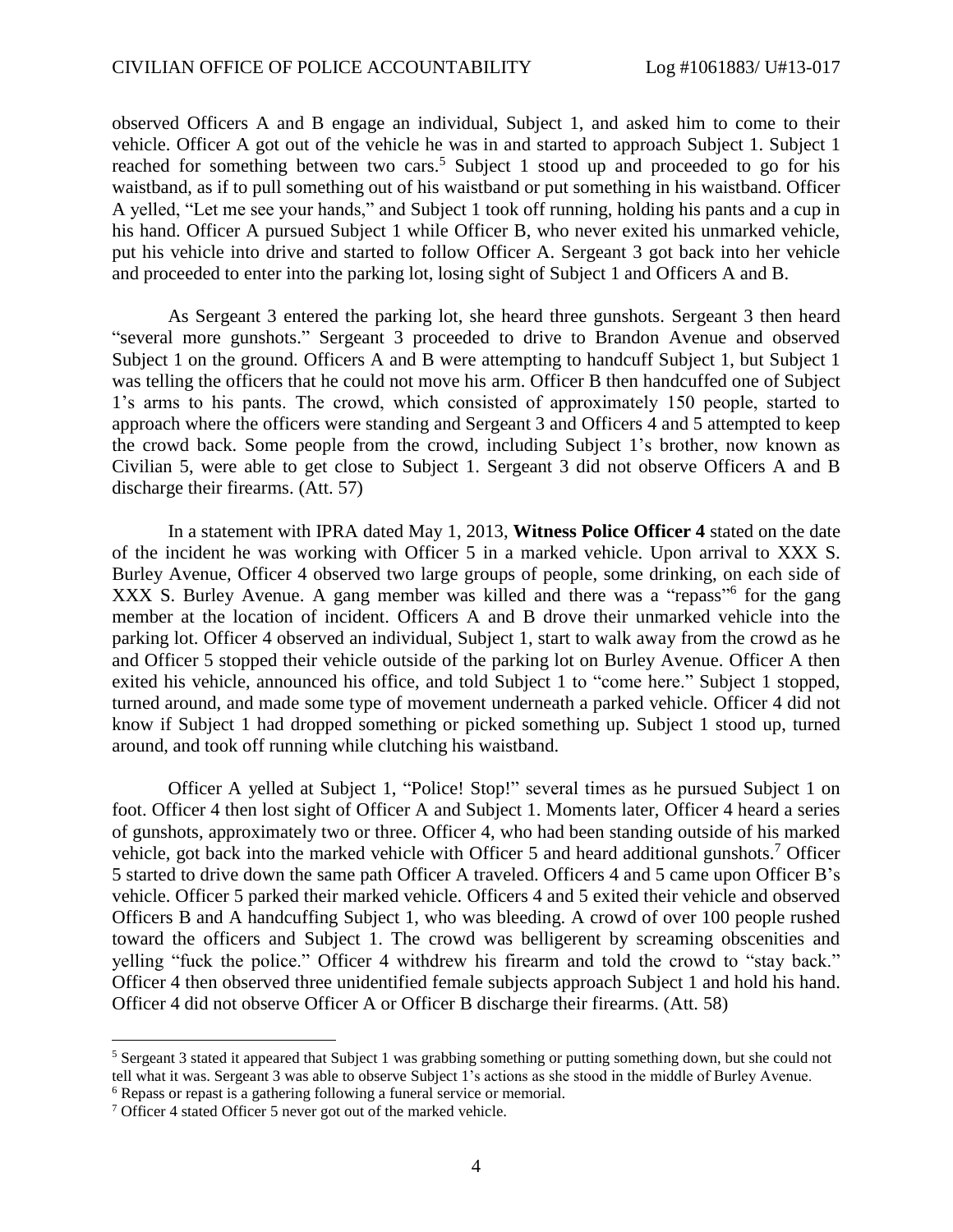In a statement with IPRA dated May 1, 2013, **Witness Police Officer 5** stated on the date of the incident he was working with Officer 4 in a marked vehicle. Officer 5 went to XXX S. Burley Avenue on a "wolf pack mission"<sup>8</sup> with Officers A and B in one vehicle and Sergeant 3 in another vehicle. The officers went to the location of incident because of the weather and gang and narcotics activity in the area.<sup>9</sup>

 Upon arrival to XXX S. Burley Avenue, Officer 5 observed a large group of people drinking on the public way. Officers A and B pulled into the parking lot while Officers 5 and 4 remained outside of the parking lot. As Officer 5 sat in his marked vehicle, he observed a male subject, Subject 1, start to walk away from the large group of people that were drinking. Officers A and B exited their vehicle, identified themselves, and told Subject 1 to "come here." Subject 1 walked away, went in between two parked cars, and crouched down. Subject 1 stood back up and took off running while holding onto his stomach area. Officer A pursued Subject 1 while Officer B got back into his vehicle. Officer 5 lost sight of Subject 1 and Officers A and B.

 Officer 4 got back into the marked vehicle and Officer 5 heard two or three gunshots. Seconds later, Officer 5 heard additional gunshots. Officer 5 drove inside the parking lot and followed the same path as Officers A and B until Officer 5 observed Officer B's vehicle stopped. Officer 5 stopped his marked vehicle and exited. Officers A and B were attempting to place Subject 1 into custody. Officer 5 turned around and observed a huge crowd of more than 200 people approaching. The crowd started to surround the officers and Subject 1. Sergeant 3 arrived and called a "10-1."<sup>10</sup> Meanwhile, people in the crowd attempted to take Subject 1 away. Officer 5 scanned the crowd for threats, withdrew his firearm, and placed the firearm in the "down ready position" because he heard someone in the crowd state "we kill people for fun." Officer 5 did not observe Officer A or Officer B discharge their firearms. (Att. 62)

 In a statement with IPRA dated April 21, 2015, **Witness Detective 6** stated on the date of the incident he responded to an officer involved shooting as the lead detective. Upon arrival to the scene, Detective 6 was informed officers from the 4th District were riding in a group. The officers were in the area because two or three weeks earlier there was a homicide and the repass was on the date of the incident. When the officers arrived at the location of incident, they observed people drinking on the public way and a man, Subject 1, ducked by a car. Officers announced their office and attempted to stop Subject 1, but Subject 1 took off running. Officers Officer A pursued Subject 1 on foot and observed Subject 1 remove a chrome shiny object from his waistband and turned towards Officer A. Officer A then discharged his firearm. Detective 6 believed Officer A discharged his firearm three separate times and Officer B discharged his firearm during the incident as well.

 Detective 6 conducted a walkthrough with Officers A and B. The chrome object was never recovered and no weapon was ever recovered. Officer A believed the chrome object

<sup>8</sup> Officer 5 explained a "wolf pack mission" consists of two or more police cars traveling in a caravan.

<sup>9</sup> Officer 5 stated it was 80 degrees and hot, and due to all the violence, the officers went to that area. In addition, a couple of weeks prior to the incident, a drug dealer was murdered inside the complex, XXX, and people were outside on the date of the incident because there was a repass for the drug dealer.

<sup>&</sup>lt;sup>10</sup> Radio code for "officer needs assistance."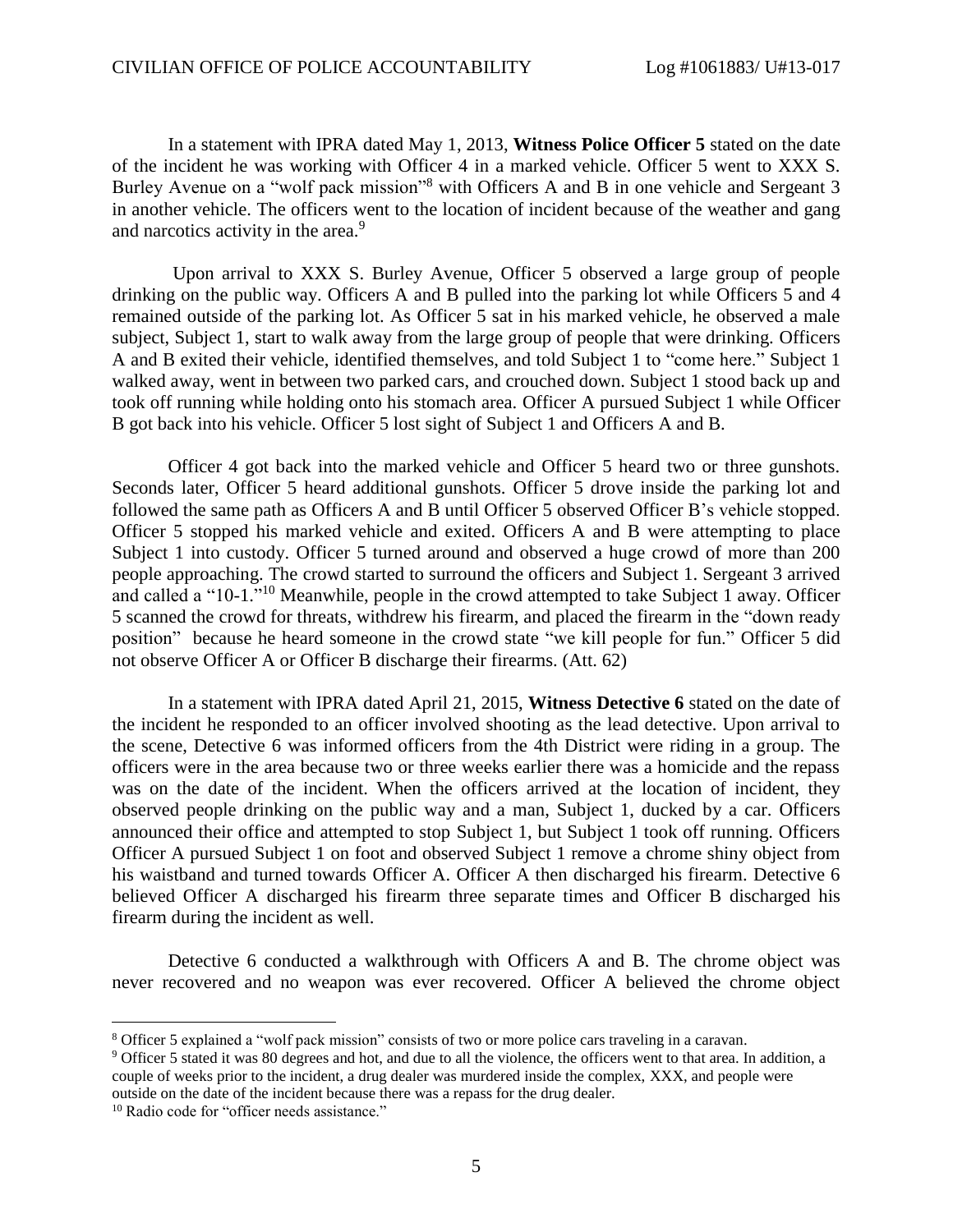Subject 1 had was a firearm, but Detective 6 and Officer A could not definitively say what the chrome object. Officer A could not state the chrome object was a firearm. Officer B did not observe Subject 1 with a chrome object. While Detective 6 was on the scene of the incident, Sergeant 7, #XXX,<sup>11</sup> was at Stroger Hospital attempting to interview Subject 1. At Stroger Hospital, Sergeant 7 looked through Subject 1's personal effects and observed a plastic biohazard bag containing a bloody silver cell phone.

 Sergeant 7 called Detective 6 and told him about the cell phone and Detective 6 requested the cell phone be brought back to Chicago Police Department Area South Detective Division, located at 727 E. 111<sup>th</sup> Street. Detective 6 wanted the cell phone to be brought back to Area South because it was a silver/chrome object and he did not want the cell phone to disappear because "stuff is known to disappear in the hospital." Subsequently, Detective 6 obtained possession of the cell phone and gave the cell phone to Forensic Investigator 8, #XXX, while at the detective division. Forensic Investigator 8 inventoried the cell phone. Forensic Investigator 8 and Detective 6 then relocated to Stroger Hospital to inventory the rest of Subject 1's property. Detective 6 does not know how or who placed the cell phone in a plastic biohazard bag, but assumed it was either hospital personnel or paramedics. (Att.93)

#### 4. Accused Officer Interviews:

 In a statement with IPRA dated December 29, 2015, **Accused Officer A** stated he and Officer B were on patrol in an unmarked vehicle.<sup>12</sup> Officer B was the driver of the unmarked vehicle and Officer A was the front passenger. On the date of the incident, Officer A went to the XXX, also called XXX, to show police presence because there was a repass for a known gang member who had been killed in that area recently. Sergeant 3 relayed the message that approximately over 100 to 150 people were at the repass and the people were drinking, smoking, and being loud. Sergeant 3 wanted to make sure there was a show of police presence. Officer A explained that the location of incident is a "high crime, high gang, and high narcotics area and the majority of people in that area are known to walk around carrying guns."

 After being informed of the repass, Officers A and B drove to the area of the location of incident. Officers A and B were in one vehicle, Officers 5 and 4 were in a second vehicle, and Sergeant 3 was in a third vehicle. Upon arrival to the location of incident, Officers A and B drove into the parking lot and one of the officers in the second vehicle, Officer 5 or Officer 4, radioed via car-to-car to stop the individual, Subject 1, who was holding a cup. Subject 1 was the only guy holding a cup in front of Officer A' unmarked vehicle. Officers 5 and 4, who were positioned northbound on Burley Avenue, had a direct line of sight of Subject 1.

 As Officer A and Officer B were almost halfway in the parking lot, Subject 1 looked in the direction of Officers A and  $B<sup>13</sup>$  Subject 1 turned his head away quickly and started to walk in the opposite direction, which was to the east of Officers Officer A' and Officer B's vehicle. Subject 1 proceeded to bend down between two parked cars, and then he kneeled down and

 $11$  At the time of the incident, Sergeant 7 was a detective.

<sup>&</sup>lt;sup>12</sup> Officer A stated Officer B was his usual partner.

<sup>&</sup>lt;sup>13</sup> According to Officer A, Subject 1 appeared to look around frantically as though he was trying to make a quick exit, which Officer A interpreted as attempting to avoid coming into contact with Officers A and B.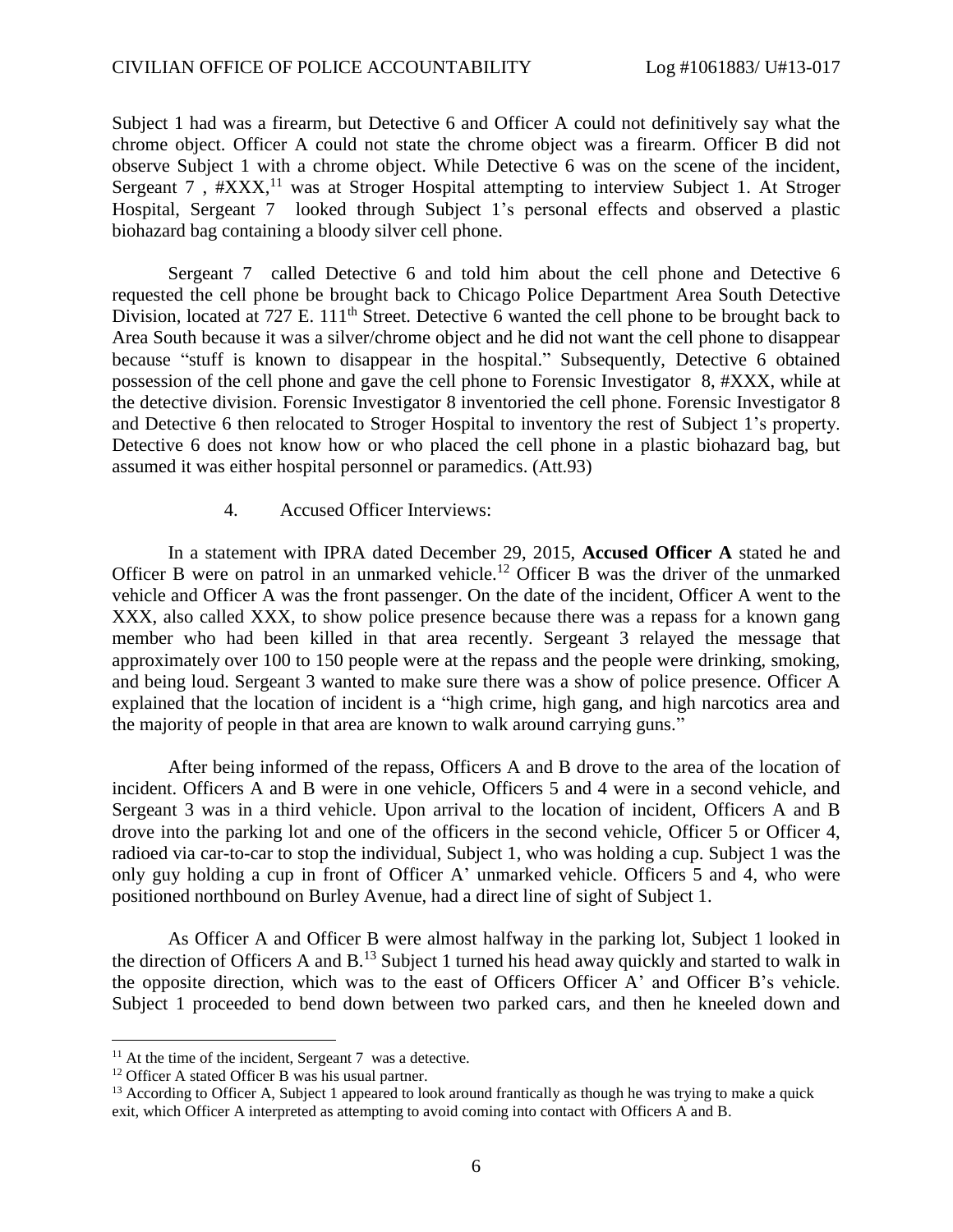started to mess with his waistband area "as if he was trying to conceal something, put something away, or cover something up, such as gun or a weapon."<sup>14</sup>

 Subject 1 stood up and turned around towards Officers A and B. Officers A and B simultaneously got out of their unmarked vehicle. Officer B stated to Subject 1, "Chicago Police, stop. I want to talk to you. Come over here." Subject 1 looked in Officer B's direction and took a step or two towards the officers' unmarked vehicle. Subject 1 then threw his cup down and started to run away. Officer A announced his office by stating, "Chicago Police, stop," but Subject 1 continued to run. As Subject 1 ran, he grabbed his waistband area. Officer A pursued Subject 1 through the complex and continued to tell Subject 1 to stop, but Subject 1 did not listen and ignored all verbal commands.

 Subject 1 then turned his torso to the right, while running, and looked at Officer A over his right shoulder. Subject 1 simultaneously raised his right hand at a ninety degree angle while pointing a chrome shiny object, which Officer A believed to be a weapon. Officer A could not make out specifically what Subject 1 was holding because it was dark artificial lighting in the area. Officer A, in fear of his life, slowed down from running but did not stop running, removed his firearm from the holster, and discharged his firearm three times at Subject 1. Officer A was approximately over twenty-five feet away from Subject 1 when he fired his firearm. Subject 1 stumbled to the ground but continued to run. Officer A continued to pursue Subject 1 while reholstering his firearm and stating, "Chicago Police, stop."

 Subject 1 ran behind some row homes and Officer A lost sight of Subject 1. Officer A performed a police technique called "slicing the pie"<sup>15</sup> before he continued to run behind the row homes. After Officer A cleared the building, he observed Subject 1 approximately fifty feet away from him running. Subject 1 turned again, while running, with his torso to the right. Subject 1 raised his right hand at a ninety degree angle while pointing a chrome shiny object at Officer A. Officer A then slowed down running, removed his firearm from the holster, and discharged his firearm twice. Subject 1 stumbled again, but continued to run, and Officer A re-holstered his firearm. Officer A then heard Officer B announce his office stating, "Chicago Police, stop," and Subject 1 turned, looking over his right shoulder, with his right arm bent nearly parallel with his right shoulder.<sup>16</sup> As Officer A slowed down running and started to remove his firearm from the holster, he heard more gunshots.<sup>17</sup> Subsequently, Subject 1 stumbled and fell to the ground.

 Officer A emerged from behind the row homes, approached Subject 1, and stated, "Let me see your hands. Let me see your hands." Officer A then observed blood on the ground and blood on Subject 1. Subject 1 raised his right arm in the air. As Officer A approached Subject 1, he observed that Subject 1 was bleeding and injured in his left side area. Officer B grabbed Subject 1's right wrist area and handcuffed the wrist to Subject 1's jean loop area. Officer B

<sup>&</sup>lt;sup>14</sup> Upon inquiry, Officer A stated Subject 1's actions between the parked vehicles were also consistent with someone attempting to conceal narcotics as well.

<sup>&</sup>lt;sup>15</sup> A training technique that refers to how an officer should walk around a corner or building in a dangerous situation. "Slicing the pie" provides a safe method to round corners with the least exposure to the unknown situation around that corner. Officer A

described the technique as taking small "choppy" steps around something at a good distance to see because the angle and distance will give you a visual of something further down without actually exposing yourself entirely.

<sup>&</sup>lt;sup>16</sup> Officer A specifically recalled Subject 1's right arm was coming up from his waistband area.

<sup>&</sup>lt;sup>17</sup> Officer A could not recall how many gunshots he heard.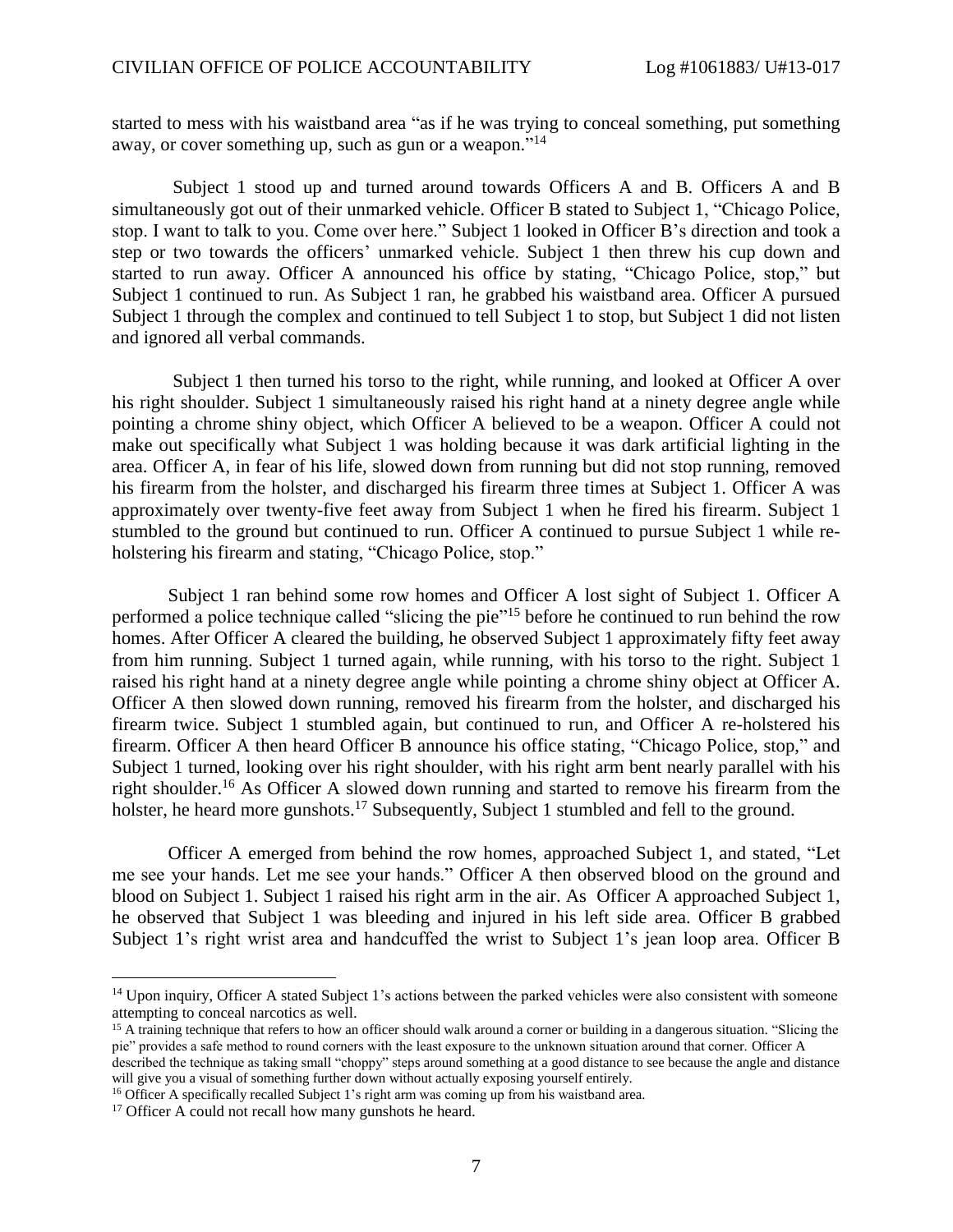performed a quick protective pat down of Subject 1's waistband area, which was the front, back, and side to side, but no objects were recovered on Subject 1. Officers A and B did a quick scan of Subject 1's area. A thorough search was not performed on Subject 1 or in the immediate area because a crowd of approximately 200 people ran towards Officers A and B. The people were "irate, combative, and had their fists clenched." Officers A and B attempted to keep the crowd back, but Officer A observed five to seven unidentified individuals surround Subject 1.

 The individuals were attempting to pick up Subject 1 and carry him away from the scene, so Officer A told the individuals to leave Subject 1 alone because an ambulance was on its way. A short time later, Sergeant 3 and Officers 4 and 5 arrived and then other officers arrived on the scene to help control the crowd. An ambulance arrived on the scene and transported Subject 1 to the hospital.

 Officer A did not know if Subject 1 was ever searched again after the quick protective pat down because he did not attempt to search Subject 1 again, and he did not ask anyone to search Subject 1. A gun was not recovered on the scene. Officer A was later told by detectives that a shiny chrome cell phone was recovered with blood they believed belonged to Subject 1 on it. Officer A could not provide details as to where the cell phone was recovered at.

 Officer A denied disobeying the Chicago Police Department's Use of Deadly Force by firing his firearm at Subject 1 without justification. Officer A explained that "Subject 1 placed him in a reasonable position to believe that he (Subject 1) was a threatening manner." Subject 1 was holding an object that was chrome and shiny which was consistent with someone with a gun. Officer A stated he was not aware of any calls of a man with a gun prior to him coming into contact with Subject 1. Officer A stated there was a possibility that individuals took the chrome object from Subject 1 because it was hard to maintain a direct line of sight to Subject 1 due to the crowd of people. Officer A stated that he did not observe anyone remove anything from Subject 1 or the scene. (Att. 121)

 In a second statement with IPRA dated April 15, 2016, **Accused Officer A** stated when he first arrived at the XXX he did observe other people with cups in their hand and believed they were drinking alcohol. However, Subject 1 was stopped because he looked in the officers' direction as though he was trying to get away from the police. Subject 1 was also the only one who broke away and walked away from the crowd. Officer A stated he did not observe Officer B discharge his firearm during the incident.

 Officer A denied he was inattentive to duty by failing to thoroughly search Subject 1 or recover the chrome object that Subject 1 had in his possession. Officer A stated he did not and was never able to thoroughly search Subject 1. Officer A stated he could have told Sergeant 3 that Subject 1 was never searched so she could ensure another officer searched Subject 1. Officer A explained that, with the totality of everything that was going on at the scene, there was no time to do any kind of searching of Subject 1. Officer A stated he never ensured Subject 1 was properly searched by him or another Department member after the crowd was controlled because "there was so much going on and it was a stressful situation." Officer A stated after paramedics and additional officers were on the scene, and no other individuals were around Subject 1, it was a possibility Subject 1 could have been searched. Officer A did not know if Subject 1 was ever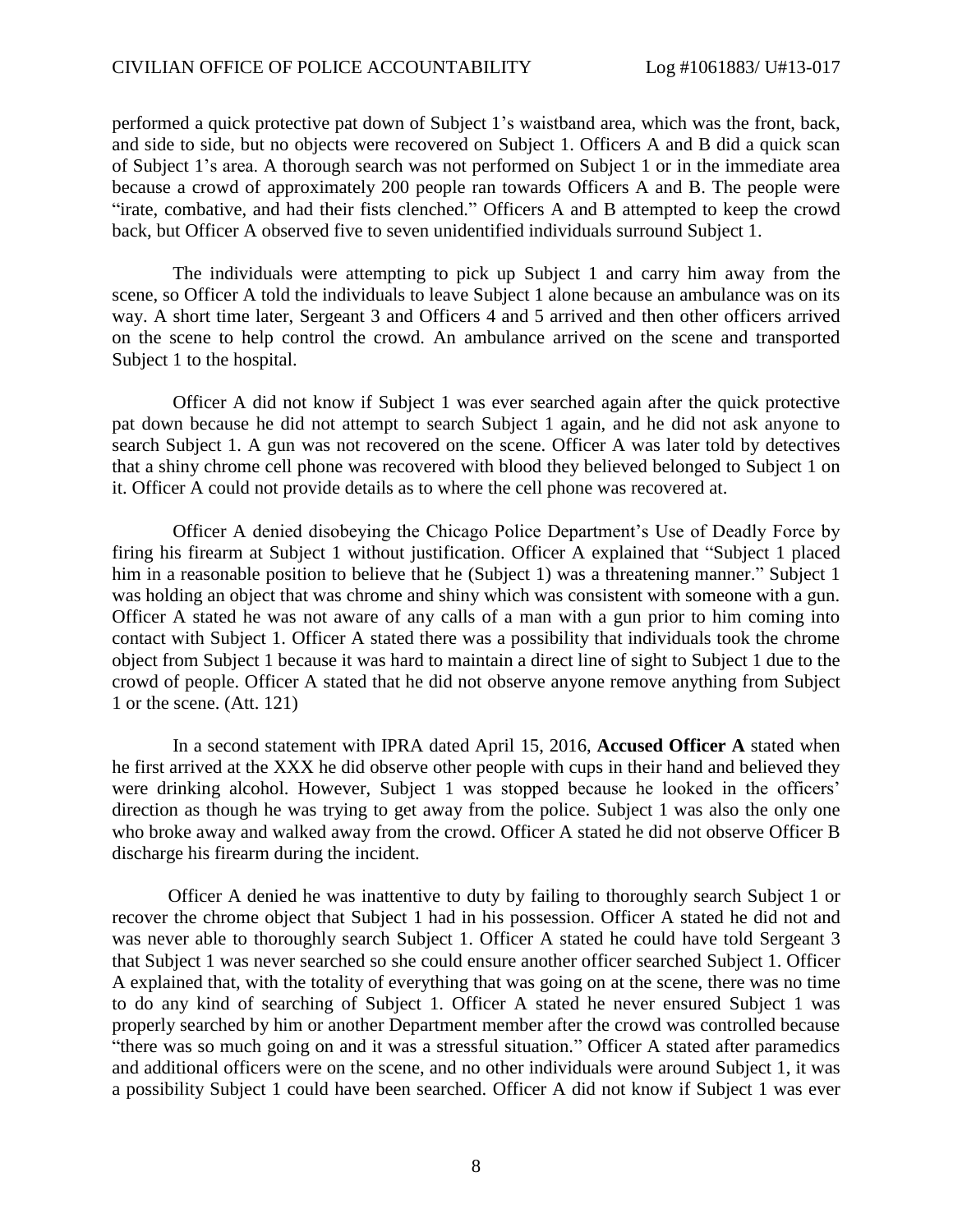searched properly or thoroughly searched once he was placed into custody, other than the quick protective pat down performed by Officer B. (Att. 126)

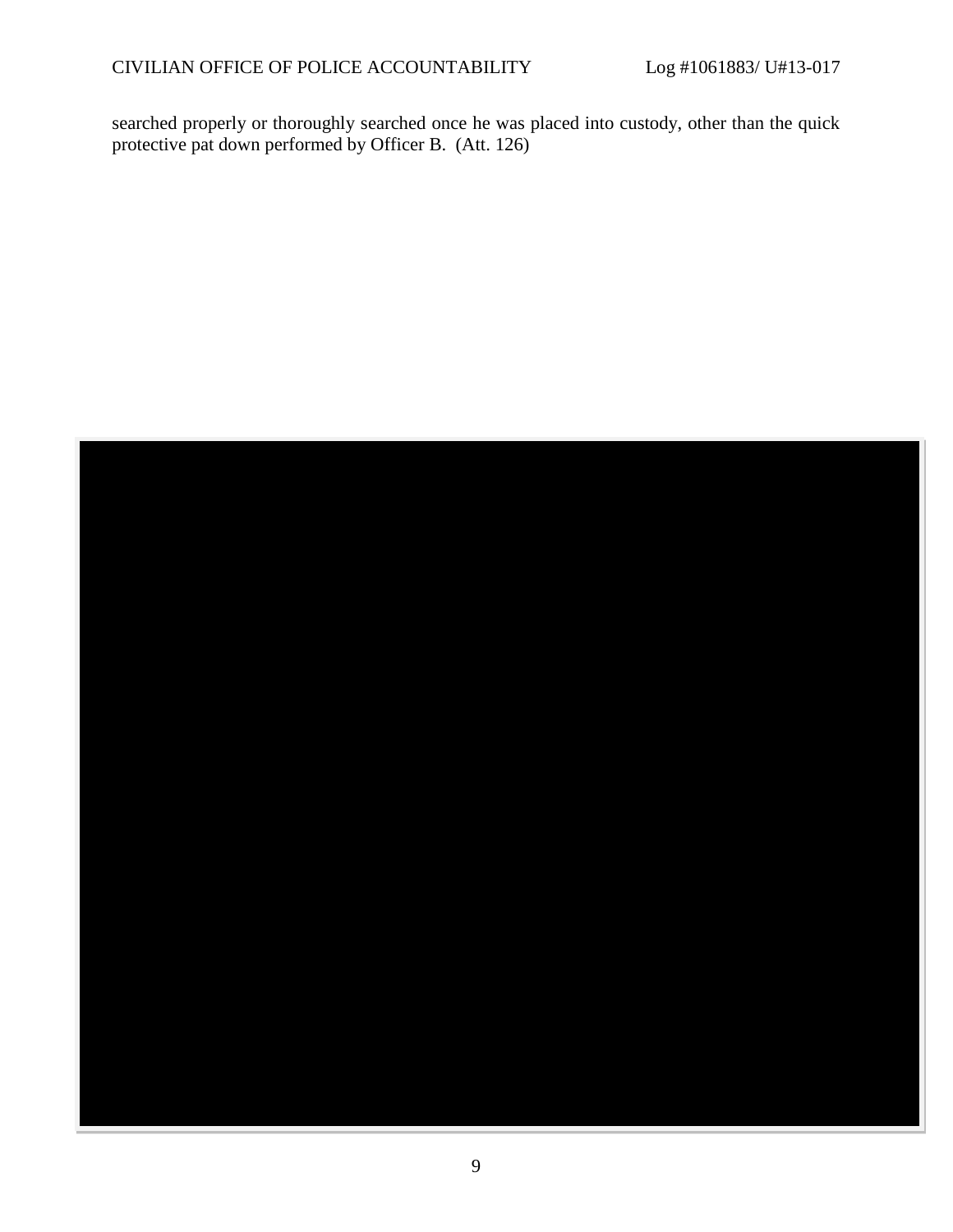#### *Diagram provided by Officer A which details his direction of travel*

 In a statement with IPRA dated January 6, 2016, **Accused Officer B** stated on the date of the incident he and Officer A went to the location of incident, XXX, also nicknamed the XXX, because there was a homicide earlier that week and the repass was that day. Sergeant 3 became aware of the repass and wanted to show a member presence because of possible gang activity. The repass was for a gentleman with gang ties. Officers B and A went to the location of incident, along with Sergeant 3 and Officers 4 and 5, in a "wolf pack."<sup>18</sup>

 Upon arrival at the XXX, Officer B observed numerous people at the location of incident on the outside of the XXX, which is surrounded by a black wrought iron gate, as well as in the parking lot of the XXX. Officer B drove into the XXX parking lot, while Sergeant 3 and Officers 4 and 5 stayed parked on Burley Street. After entering the parking lot, Officer B received notification, via car-to-car radio, from Officer 4 that an individual, Subject 1, in the parking lot was acting suspiciously by keeping an eye on the officers. Officer 4 told Officers B and A to keep an eye on Subject 1 and to stop Subject 1 if they got a chance. Officer 4 provided a description of Subject 1, but Officer B could not recall the description.

 Officer B observed Subject 1 with a plastic cup in his hand at which time Subject 1 broke away from the crowd he was in, which consisted of 10 to 15 people. Subject 1 proceeded to go in between two vehicles and ducked down between the vehicles at which time Officer B lost sight of Subject 1 for about a second. Officer B stated he believed that Subject 1 was "attempting to discard or conceal something, such as a weapon or drugs, or Subject 1 could have just been tying his shoe." The reason for stopping Subject 1 was because a homicide had occurred a week ago; it was a gang member's repass; there was cannabis in the air and he did not know if Subject 1 was contributing to the smoke in the air; and Subject 1 had a possible alcoholic drink which is not permitted on state-supported land.

Subject 1 reappeared and Officer B exited the unmarked vehicle and attempted to conduct a field interview. Officer B stepped out of his vehicle and ordered Subject 1 to "come over here and put his hands on the vehicle." Officer B firearm was still in his holster because he had no reason to withdraw his firearm at that time. Subject 1 initially complied, by taking a step or two towards Officers B and A, but then immediately dropped his plastic cup and ran into the complex of the XXX while grabbing his waist with his right hand. Officer B recalled that Subject 1 was wearing jeans and the jeans did not seem to be baggy or slouching. Officer B believed that Subject 1 grabbed his waist for one of two reasons, either because he was holding his pants or because he was holding a weapon. Officer B also stated it could have meant Subject 1 was concealing drugs.

 Officer A pursued Subject 1 down the walkway on foot while Officer B got back into his vehicle to follow. Officer B attempted to drive onto the parkway but encountered difficulty because vehicles were parked illegally in the handicap spots. After a couple of seconds, Officer

<sup>&</sup>lt;sup>18</sup> Officer B described the "wolf pack" as officers patrolling together with one or more vehicles just as wolves like to stay together in packs.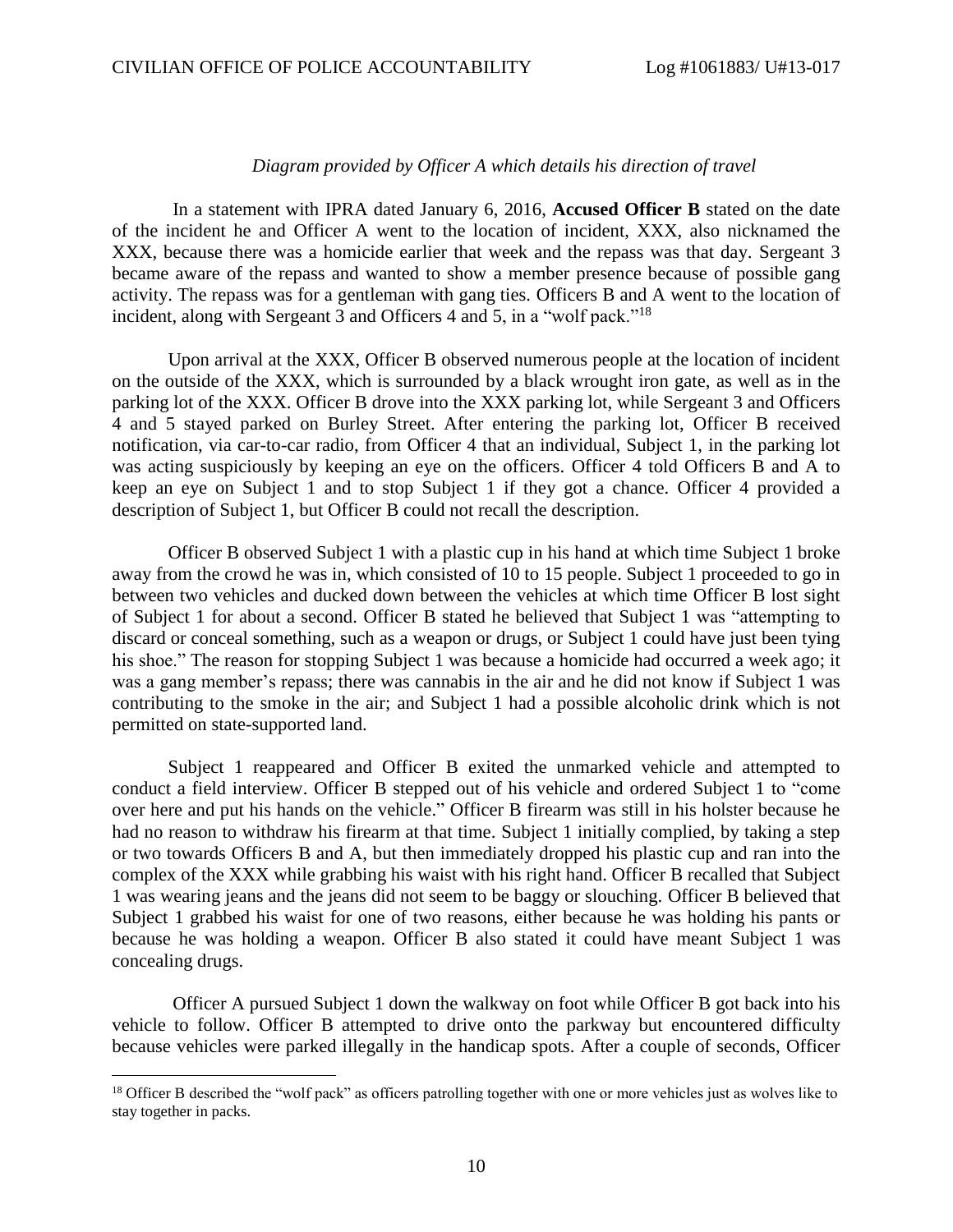B was able to narrowly fit his unmarked vehicle between the illegally parked vehicles. Officer B lost sight of Subject 1, but could observe Officer A once he drove onto the walkway. Officer B then heard two or three gunshots, but did not observe who was firing a gun. Officer B did not see and could not tell that Officer A discharged his firearm.

 Moments later, Officer B observed Subject 1 run behind a set of row homes. Officer B proceeded to drive through a parking lot parallel with the row homes. As Officer B drove through the parking lot, he heard two more gunshots. Officer B stopped the unmarked vehicle and positioned it at the end of the row homes, in an attempt to cut off Subject 1. Officer B exited the unmarked vehicle, barricaded himself behind the driver's side door and withdrew his firearm.

 Subject 1 exited from behind the row homes, and Officer B identified himself and stated, "Get on the ground. Drop the gun!" Officer B stated that he beleived Subject 1 was shooting at Officer A because of the gunshots he heard. Officer B ordered Subject 1 to get on the ground several times, but Subject 1 did not comply and continued to run. As Subject 1 approached a tree, Subject 1 turned his head and body to his right side while his right arm went up simultaneously. Officer B observed Subject 1's right arm and elbow start to extend and interpreted this to mean that Subject 1 was possibly lifting a weapon. Officer B stated that after observing Subject 1 ignore his verbal commands, observing Subject 1 grab his waist, and hearing gunshots, he believed that Subject 1 had a gun and was going to shoot Officer A. Officer B, in fear for Officer A' safety, discharged his firearm five times at Subject 1. Officer B did not have a chance to observe anything in Subject 1's hand prior to discharging his weapon. Officer B described the lighting condition as artificial light, but dark. Subject 1 continued to run a little distance and then fell in a parking lot.

 Officer B approached Subject 1 as Subject 1 laid on his back with his head up. Officer B stated to Subject 1, "Let me see your hands." Subject 1 stated, "I can't lift my hand," and Officer B observed that Subject 1's left arm was injured. Officer B made a "quick move" and observed blood and Subject 1's left hand opened. Officer B stated Subject 1 could not move his left arm. Officer B re-holstered his firearm, kneeled down by Subject 1, and performed quick handcuffing by handcuffing Subject 1's right arm to his jeans belt loop. Officer B also performed a quick swipe of Subject 1's waist, which did not reveal anything. As Officer B handcuffed Subject 1, Officer A approached the scene. After Officer A approached, Officer A alerted Officer B that a crowd was approaching the scene.

 At that time, a crowd of people, approximately 50 to 100 people, approached Officers B and A. Approximately five to six females approached Subject 1 and attempted to comfort him while other individuals attempted to pull Subject 1 away from the scene. Officer B had to physically pull Subject 1 back so that Subject 1 would not be removed from the scene. Some people were being aggressive towards Officer B and Officer A by yelling and directing profanities. Sergeant 3 and Officers 4 and 5 arrived on the scene and then other officers responded.

 Officer B stated, to the best of his knowledge, that Subject 1 was not searched again after the crowd was controlled, and no weapon was ever recovered. According to Officer B, Officer A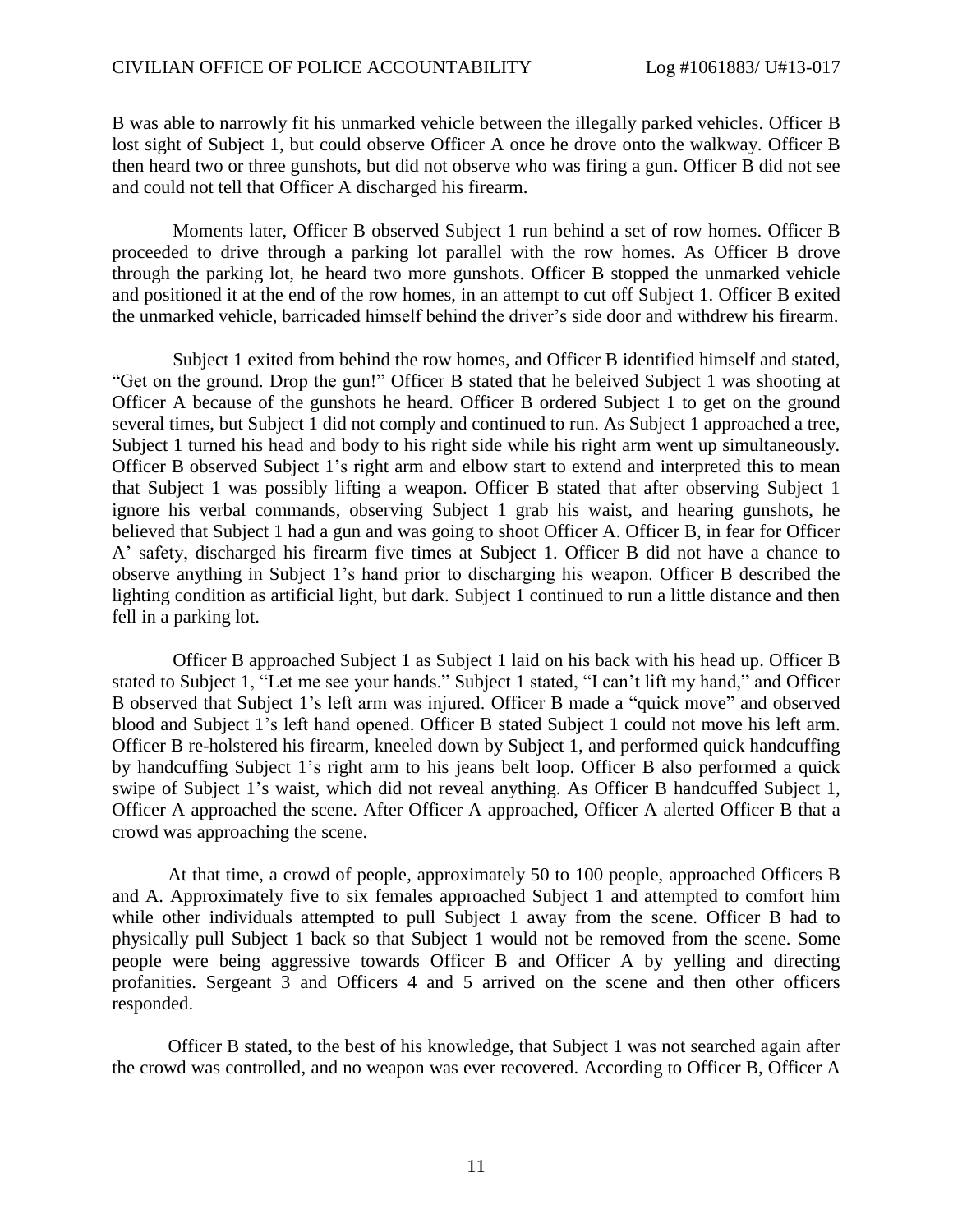never told him that Subject 1 had an object or weapon and Officer B did not see any objects on the ground near Subject 1. Officer B did not observe anyone take anything away from the scene.

 Officer B did not observe Officer A discharge his firearm. Officer B recalled he became aware of Subject 1 having a chrome object while being questioned by detectives, but he never saw Subject 1 with a chrome object. Officer B denied disobeying the Chicago Police Department's Use of Deadly Force by firing his weapon at Subject 1 without justification. Officer B explained he fired his weapon because he was in fear that Subject 1 was going to fire a gun at Officer A. (Att. 122)

 In a second statement with IPRA dated April 15, 2016, **Accused Officer B** stated he could have alerted other officers that Subject 1 was not properly or thoroughly searched, but he did not because he did not have a chance to talk to anyone. Officer B denied failing to no

> Subject 1 fell

 $D$   $P$  $P$  $P$  $P$  $16093$ 

 *Diagram provided by Officer B which details his direction of travel*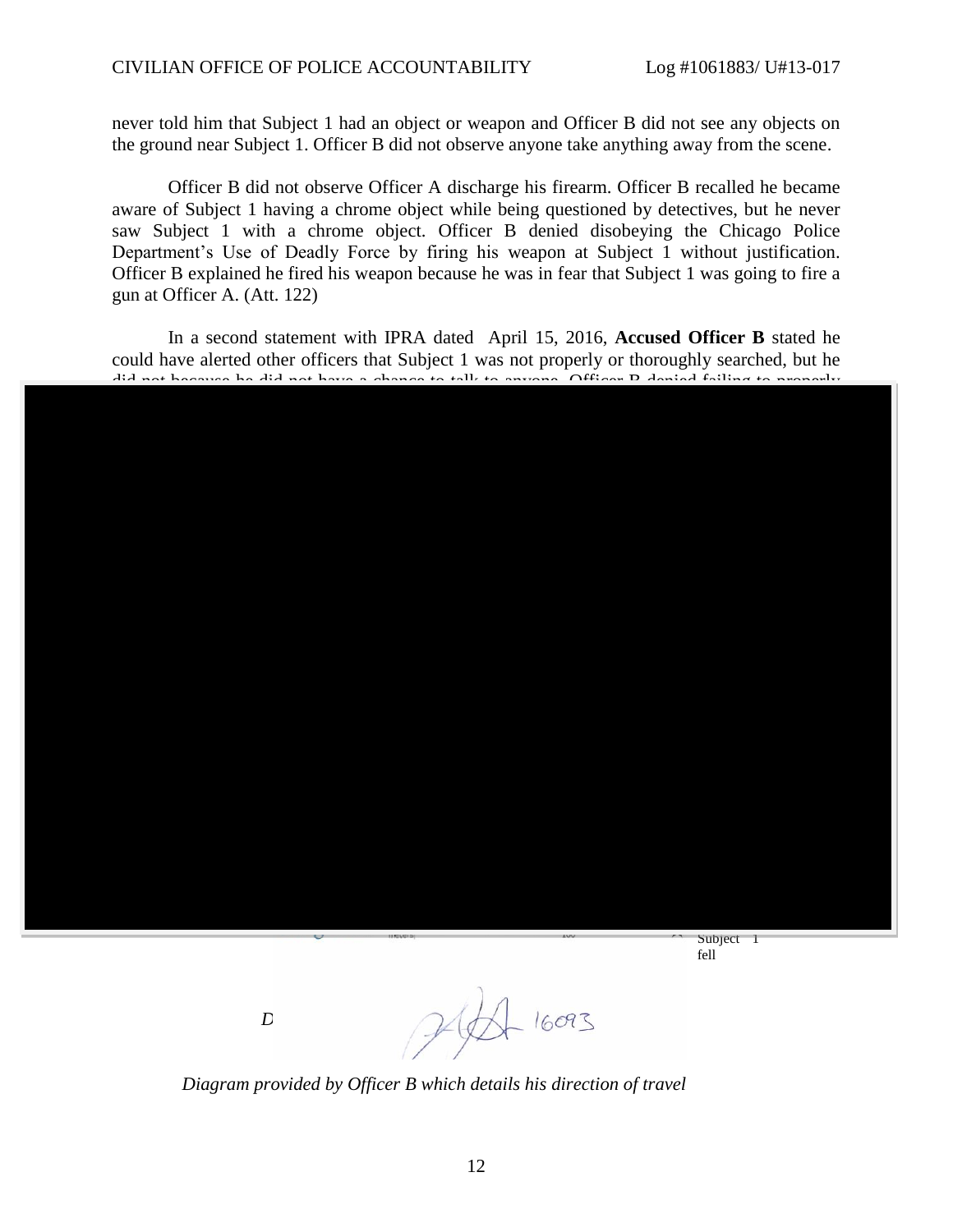#### **B. Department Reports**

 **The IPRA Preliminary Report and the Major Incident Notification Report** provided an account of the incident similar to the introduction of this report. (Att.4, 88)

 The **Arrest Report** for Subject 1 documented that he was arrested on April 30, 2013, at 2115 hours at XXX S. Brandon and charged with two counts of Aggravated Assault to a Peace Officer. The arresting officers were Officers A and B and Officer 9 was the attesting officer. It was reported that the XXX tactical team were "wolf packing" in the vicinity of 88th and Burley Avenue for violence suppression due to the recent homicide of Civilian 8. At said time, Beat #XXX, Officers A and B, observed a large crowd at the location of XXX S. Burley. Officers attempted to conduct a field interview with Subject 1, who was observed drinking what appeared to be an alcoholic beverage. Upon approach, Subject 1 made furtive movements under a parked vehicle and toward his waistband which officers believed to be him concealing a weapon. Officers A and B ordered Subject 1 to produce his hands and stop at which time he fled, grasping at his waist with his right hand. Officer A gave chase on foot while Officer B followed in his vehicle. Officer A observed Subject 1 produce a chrome object from his waistband, which he believed to be a handgun, and in fear of his life and his partner's life, discharged his weapon, striking Subject 1. Officer B heard the shots and observed Subject 1 make furtive movements toward Officer A. Officer B, in fear of his partner's life and his life, also discharged his weapon. Subject 1 was placed in custody and an ambulance was summoned to the scene. (Att. 7)

 A **Chicago Police Department Rap Sheet** for Subject 1 documented that prior to the date of the incident, Subject 1 was arrested for Cannabis- Possession 10-30 grams on 15 January  $2013^{19}$  and 26 August 2012,<sup>20</sup> and Cannabis- Possession 2.5 - 10 grams on 04 September 2008<sup>21</sup> and 16 February 1998.<sup>22</sup> Subject 1's rap sheet did not include any felony arrests or any arrests involving police officers prior to this incident. (Att. 170)

 According to Officer A's **Tactical Response Report (TRR),** completed by Officer A, Subject 1 did not follow verbal direction, fled, and used force likely to cause death or great bodily harm. Officer A responded with member presence, verbal commands, take down/emergency handcuffing, and the discharge of his firearm, a Glock 9mm model 17, which was fired five times. (Att. 9)

 According to Officer A's **Officer's Battery Report (OBR)**, on the date, time, and location of the incident, Officer A was on-duty when he came into contact with Subject 1. Subject 1 was in possession of an unknown firearm. Officer A did not sustain any injuries. (Att. 10)

 According to Officer B's **TRR,** completed by Officer B, Subject 1 did not follow verbal direction, fled, and used force likely to cause death or great bodily harm. Officer B responded

<sup>&</sup>lt;sup>19</sup> This case was stricken from docket with leave to reinstate, which means the state's attorney decided to dismiss the case while reserving the right to reinstate charges at a later time.

<sup>&</sup>lt;sup>20</sup> This case was nolle prosequi, which means the state's attorney decided to no longer prosecute.

<sup>&</sup>lt;sup>21</sup> This case was stricken from docket with leave to reinstate.

<sup>&</sup>lt;sup>22</sup> This case was stricken from docket with leave to reinstate.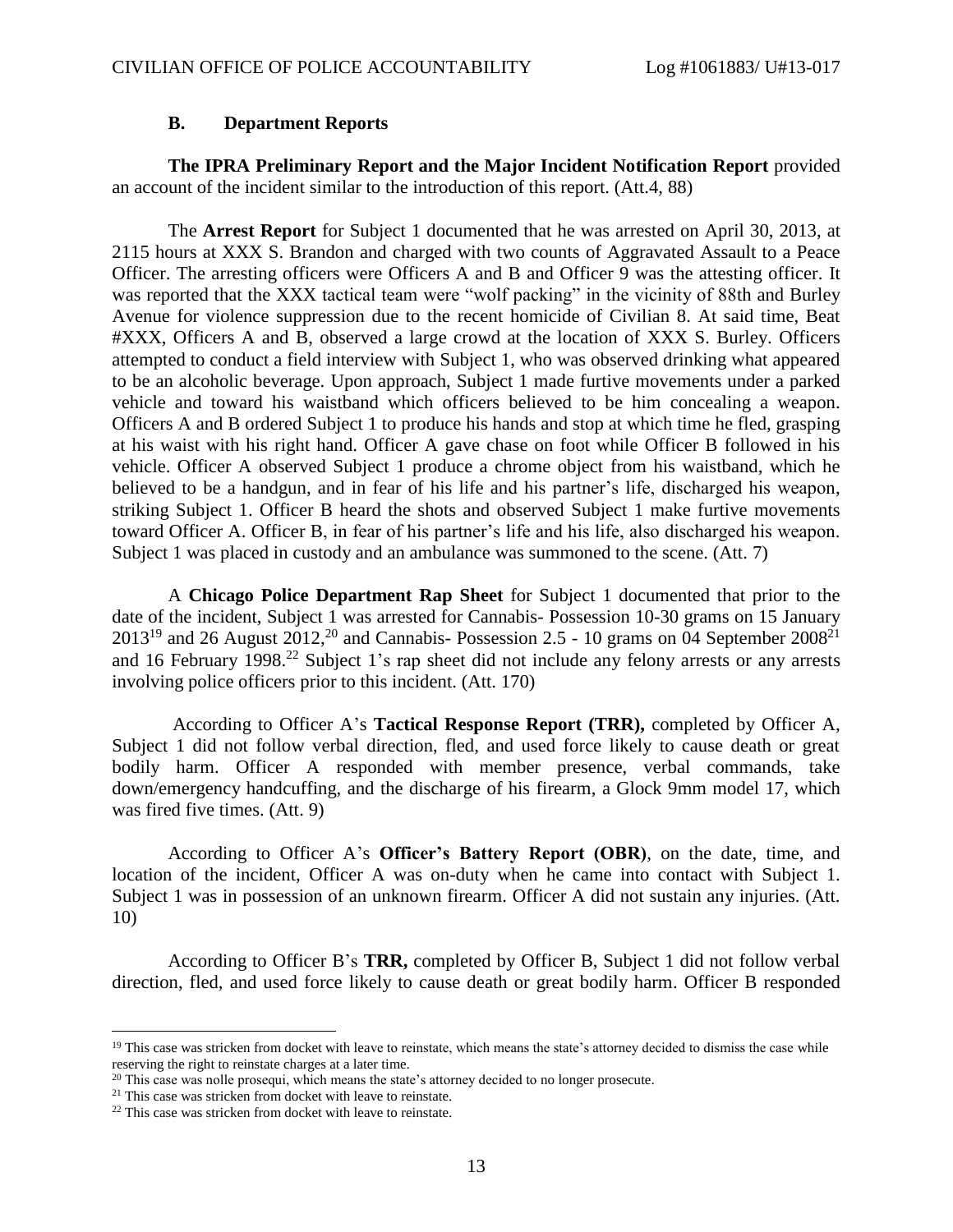with member presence, verbal commands, take down/emergency handcuffing, and the discharge of his firearm, a Sig-Sauer 9mm model 226, which was fired five times. (Att. 11)

 According to Officer B's **OBR**, on the date, time, and location of the incident, Officer B was on-duty when he came into contact with Subject 1. Subject 1 was in possession of an unknown firearm. Officer B did not sustain any injuries. (Att. 12)

 **The Case Supplementary Report,** RD #XXX, completed by Detective 6 and Detective 10, #XXX, documented that a search of the area was conducted but a firearm was not recovered. Detectives noted there was an extremely large and unruly crowd of approximately 100 people who had contaminated the entire crime scene prior to the search. In addition, video surveillance at the location of incident did not capture the incident because only live footage can be viewed.<sup>23</sup> Sergeant  $7 \frac{1}{2}$  #XXX, spoke to Subject 1 who stated that he was at a barbeque with approximately 40 to 50 people. Subject 1 was drinking and smoking cannabis when he observed the police pull up. Subject 1 explained he did not want to get stopped, so he fled from the police and was subsequently shot by the police. Subject 1 denied having a handgun. Detectives 6 and 10 conducted a follow-up interview with Subject 1 and Subject 1 provided the same information he gave to Sergeant 7 and continued to deny he was in possession of a handgun. Subject 1 added he ran because he was in possession of cannabis. (Att. 81)

**The Case Supplementary documented that detectives spoke with Officer A**. The account differs from Officer A's IPRA statements because it stated that Officer A told Detective 6 that he discharged on his firearm on three separate occasions. Officer A stated that as Subject 1 ran he was holding his waist with his right hand. Subject 1 started to raise his arm from the waist, removed a chrome object from his waist, and turned back to his right. Officer A believed Subject 1 was in possession of a handgun and discharged his firearm three times. Subject 1 continued to run. Subject 1 turned to his right with his right arm outstretched towards Officer A. Officer A then discharged his weapon again once. Subject 1 continued to run and Officer A heard Officer B yell, "Stop! Police!" Subject 1 turned to his right, extended his arm back towards Officer A, and Officer A discharged his weapon again once. Officer A then heard several more gunshots and emerged from some row homes, located at XXX S. Burley Avenue. Officer B approached Subject 1 and conducted a quick pat down of Subject 1's waist area and handcuffed his right hand. (Att. 81)

 **The Case Supplementary documented that detectives spoke with Officer B**. Officer B provided an account of the incident similar to his statement with IPRA. Officer B added as Subject 1 ran out from behind XXX S. Burley Avenue, he yelled at Subject 1 to "Stop," "Get on the ground," and "Show me your hands." Subject 1 continued to run and raised his right arm behind him. Officer B was unable to observe Subject 1's hand, and in fear of his life and Officer A' life, discharged his firearm once at Subject 1. Subject 1 continued to run and Officer B, in continuous fear of his life, discharged his firearm four more times. Subject 1 fell to the ground. Officer B approached Subject 1 and "quickly swiped Subject 1's beltline" and handcuffed his right hand. (Att. 81)

<sup>&</sup>lt;sup>23</sup> Footage is not recorded.

<sup>&</sup>lt;sup>24</sup> Sergeant 7 was a detective at the time of the incident.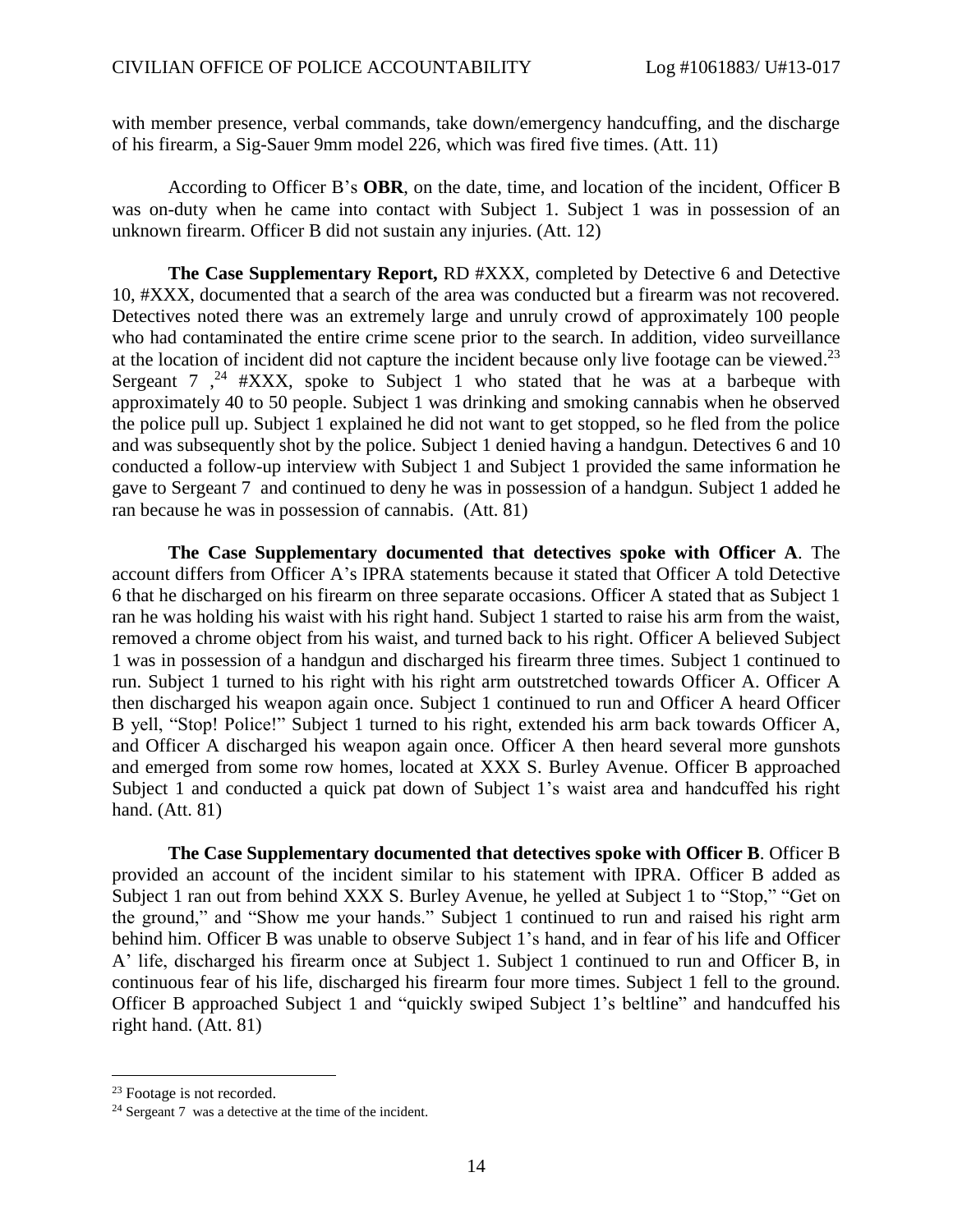**The Case Supplementary documented that detectives spoke with Sergeant 3**. Sergeant 3 provided an account of the incident similar to her statement with IPRA. One portion of Sergeant 3's statement of the incident was slightly different. Sergeant 3 told detectives she observed Subject 1 duck down by a park car. Officers B and A exited their squad car and announced, "Police, stop," and Subject 1 started to flee.<sup>25</sup> (Att. 81)

 **The Case Supplementary documented that detectives spoke with Officer 4**. Officer 4 provided an account of the incident similar to his statement with IPRA. One portion of Officer 4's statement of the incident was slightly different. Officer 4 told detectives he observed Subject 1 duck down by the side of a parked car. Officers B and A exited their squad car and announced, "Police, stop," and Subject 1 started to flee.<sup>26</sup> (Att. 81)

 **The Case Supplementary documented detectives spoke with Officer 5**. Officer 5 provided an account of the incident similar to his statement with IPRA. One portion of Officer 5's statement of the incident was slightly different. Officer 5 told detectives he observed Subject 1 squat down by the side of a parked car. Officers B and A exited their squad car and announced, "Police, stop, come here," and Subject 1 started to flee.<sup>27</sup> (Att. 81)

 An **Arrest Report** for Civilian 5 and an Original Case Incident Report for Interference with Public Officer – Obstructing Justice, RD #XXX, both completed by Officer 9, #XXX, documented that Civilian 5 was arrested on April 30, 2013, at 2128 hours at XXX S. Brandon Avenue, and charged with Reckless Conduct. The arresting officers were Officer 9 and Officer A1 , #XXX. It was reported Civilian 5 refused to cooperate with officers' repeated orders to move behind the crime scene tape as officers on scene were attempting to get medical attention to the subject, Subject 1, who had just been shot. Civilian 5 kept using profanity and berating officers by stating, "Fuck you, I don't have to move," and "Fuck you," while continuing to incite the crowd that had now become hostile toward officers. Civilian 5 received multiple orders to move back behind the crime scene tape, to which he replied "No." After numerous warnings, Civilian 5 continued to interfere with officers controlling the scene and getting medical personnel to render aid to Subject 1. Civilian 5's actions further incited an already hostile crowd and made it difficult for officers to allow medical personnel into the crime scene. placing officers and Subject 1 in further danger. Subsequently, Civilian 5 was taken into custody. (Att. 38, 39)

 An **Arrest Report** for Civilian 9 and an Original Case Incident Report for Interference with Public Officer – Obstructing Justice, RD #XXX, both completed by Officer A2, #XXX, documented that Civilian 9 was arrested on April 30, 2013, at 2321 hours at XXX S. Brandon Avenue, and charged with Resisting a Peace Officer. The arresting officers were Officer A2 and Officer A3, #XXX. It was reported Civilian 9 was observed inside the taped-off crime scene area. Officer A3 ordered Civilian 9 to leave the crime scene and she complied. Civilian 9 was

<sup>&</sup>lt;sup>25</sup> Sergeant 3 stated in her statement to IPRA that Subject 1 stood up and proceeded to go for his waistband, as if to pull something out of his waistband or put something in his waistband. Officer A yelled, "Let me see your hands," and Subject 1 took off running, holding his pants and a cup in his hand.

<sup>&</sup>lt;sup>26</sup> Officer 4 stated in his statement to IPRA that Subject 1 stopped, turned around, and made some type of movement underneath a parked vehicle. Officer 4 did not know if Subject 1 had dropped something or picked something up. Subject 1 stood up, turned around, and took off running while clutching his waistband.

<sup>&</sup>lt;sup>27</sup> Officer 5 stated in his statement to IPRA that Subject 1 walked away, went in between two parked cars, and crouched down. Subject 1 stood back up and took off running while holding onto his stomach area.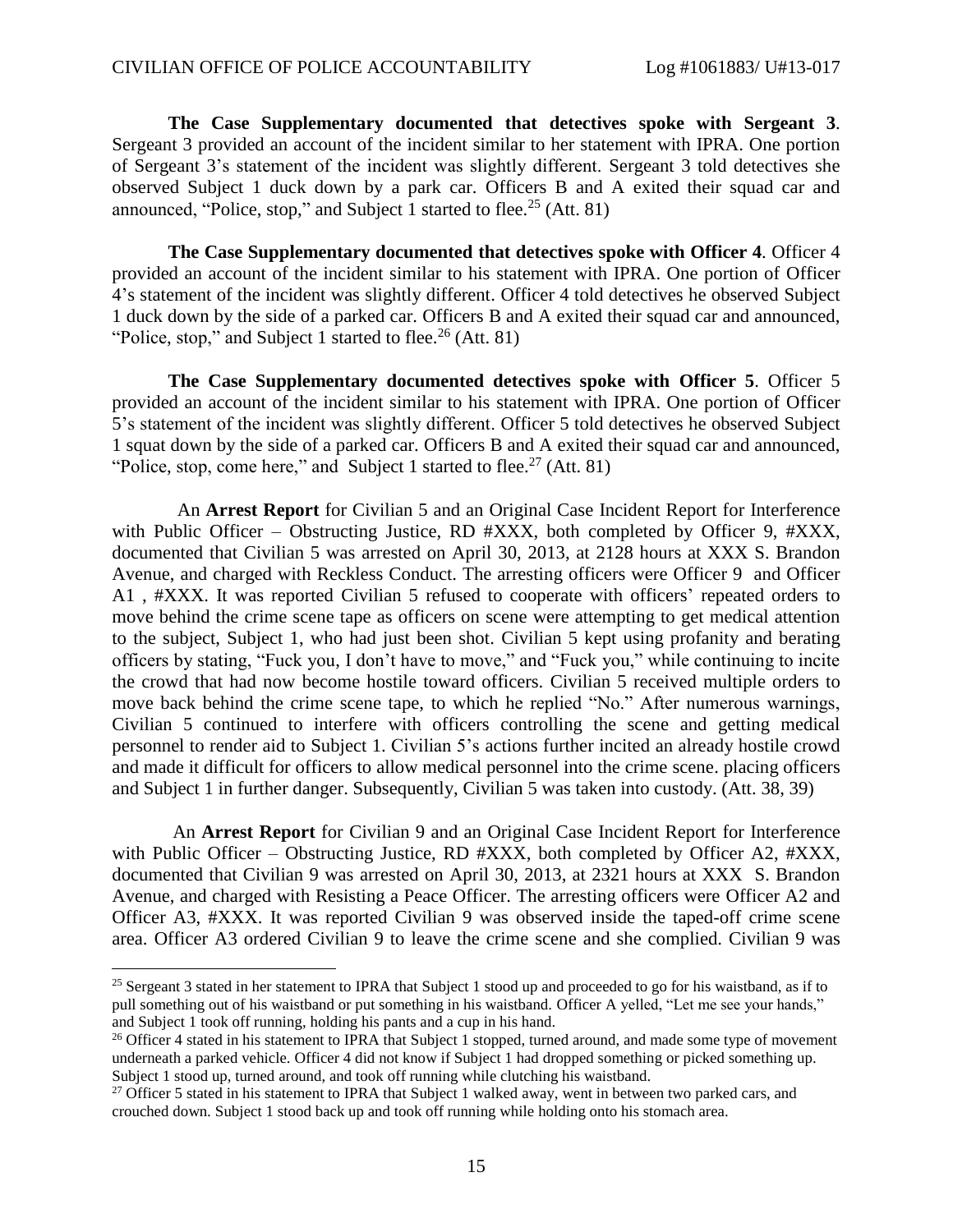then observed at the listed address, which was also inside the crime scene area. There was a large congregated crowd around the listed crime scene and Civilian 9 was acting with disregard for police authority by screaming, "Just let me go, I didn't do shit. I don't care about all this shit, I just want to go home." Civilian 9 incited the crowd by continuing to be unruly and making it difficult for officers to continue to keep calm. Subsequently, Civilian 9 was taken into custody. (Att. 40, 41)

 An **Arrest Report** for Civilian 6 and an Original Case Incident Report for Assault - Aggravated, RD #XXX, both completed by Officer A4, #XXX, documented Civilian 6 was arrested on April 30, 2013 at 2125 hours, at XXX S. Burley Avenue, and charged with Aggravated Assault, Reckless Conduct, and Obstructing an Officer. The arresting officers were Officer A4 and Office 15, #XXX. It was reported that Civilian 6 engaged police officers on scene in an aggressive manner while at XXX S. Burley Avenue. While police officers were securing a crime scene, Civilian 6 ignored several verbal commands from Sergeant 16, #XXX, to disperse from the crime scene. Civilian 6 approached Sergeant 16 in an aggressive manner, in a bladed stance with clenched fists, while cursing. Sergeant 16, fearing he was about to be the victim of a battery, deployed O.C. spray, spraying Civilian 6 in the face and head area. Civilian 6 turned and started to flee. Officer A5 gave chase and performed an emergency takedown and handcuffing. Civilian 6 was subsequently transported to the 4th District where he received water to flush out the O.C. spray from his face. After being read his Miranda rights, Civilian 6 apologized for being aggressive and stated his "play cousin,"<sup>28</sup> was shot and he was very upset. Sergeant 16 and Officer A5 both completed TRRs, and Sergeant 16 completed an OBR, pertaining to Civilian 6 's arrest. (Att. 42, 43, 44, 45, 46)

 **A Breathalyzer Test** for Officer A taken on May 1, 2013, at 3:55 a.m., revealed his BAC was .000. Officer A also submitted to a drug test on the same date, at 4:15 a.m., which revealed negative results. A breathalyzer test for Officer B taken on May 1 2013, at 3:17 a.m., revealed his BAC was .000. Officer B also submitted to a drug test on the same date, at 2:55 a.m., which revealed negative results. (Att. 150)

 **POD** #75, located at XXX S. Burley Avenue, failed to capture the incident because the POD did not display any clear images. (Att. 31, 32, 33)

## **C. Medical Information**

 $\overline{a}$ 

 The **Chicago Fire Department Ambulance Reports** documented that paramedics found Subject 1 in a parking lot on his back. Subject 1 was alert and oriented with a good airway and with bleeding to his upper left arm and upper left leg. Subject 1 told paramedics he had been running when he was shot Subject 1 appeared to have entrance and exit wounds to both extremities. Subject 1 also told paramedics he had been drinking and smoking and had just ate. Paramedics did not observe any other wounds on Subject 1 and transported him to Stroger Hospital. (Att. 35)

 $28$  The Original Case Incident Report (Att. 42) documented Civilian 6 stated Subject 1 was his cousin while the Arrest Report (Att. 43) for Civilian 6 documented Civilian 6 stated Subject 1 was his "play cousin."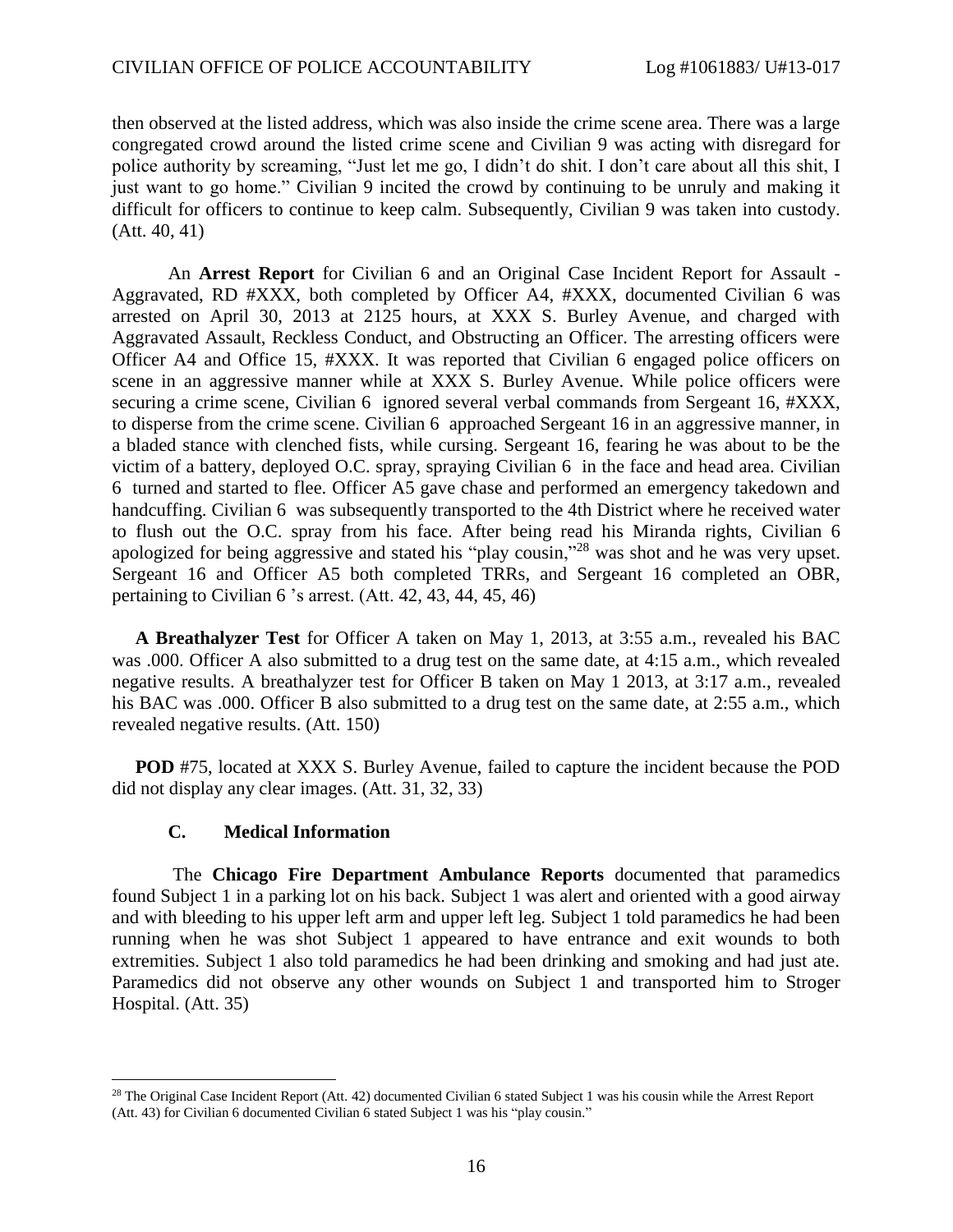**Medical Records** from **Stroger Hospital** document that Subject 1 arrived at 2205 hours and was observed to have a two gunshot wounds to his left upper arm, a gunshot wound to his left medial thigh, and a gunshot wound to his left post thigh. Subject 1 told hospital personnel he used marijuana daily and drinks alcohol on the weekends. Subject 1's discharged diagnosis were gunshot wounds to his left arm and his left thigh and a "left humerus  $\text{fx}^{29} \text{ s/p}^{30} \text{ ORIF}^{31}$ ." (Att. 76)

### **D. Office of Emergency Management and Communications (OEMC)**

 **OEMC** transmissions documented on April 30, 2013, at approximately 9:13 p.m. hours, Beat XXX, Officer A, appeared to sound distressed while stating, "White t-shirt, male black....." A female officer, Sergeant 3, reported they were at "XXX Burley" and needed additional cars at the location and another unidentified male officer made the same request for additional officers. A few seconds later, Sergeant 3 reported shots fired. Subsequently, Beat XXX, Officer A, reported shots fired by the police. Officer A also called a "10-1," requested an ambulance to the scene, and continued to ask for assistance from more officers to come to the scene. Sergeant 3 reported a "chaos" and stated people were attempting to get the "guy" off the ground and other officers called a "10-1." Meanwhile, several people called 911 and reported hearing gunshots in the XXX South block of Burley Avenue. One of the callers reported a male had been shot and the police were "macing and tasing" people while another caller reported the police had "shot a man." Attempts were made to identify the 911 callers<sup>32</sup> who witnessed the incident; however, some of the 911 callers only heard gunshots and did not witness the shooting and other 911 callers did not cooperate with this investigation. (Att. 13, 49, 59, 60, 102)

### **E. Forensic Evidence**

The **Evidence Technician Photographs** depicted the scene of the shooting from various angles and the recovered evidence. Photographs were also taken of Subject 1 at Stroger Hospital and of Officers A and B while at Chicago Police Department Area South. In addition, Forensic Investigators took photographs of a silver Samsung Cricket cell phone with what appeared to be dried blood on the cell phone<sup>33</sup>. (Att.  $64-69$ )

 $\overline{a}$ <sup>29</sup> A fracture of the bone in the upper arm.

<sup>30</sup> Status post.

<sup>&</sup>lt;sup>31</sup> Open Reduction Internal Fixation.

<sup>&</sup>lt;sup>32</sup> Approximately nine people called 911 and reported the incident.

<sup>&</sup>lt;sup>33</sup> The Samsung Cricket cell phone was recovered in Subject 1's hospital room by a CPD Detective, Inventory #XXX. The Samsung Cricket cell phone contained text messages, call list, and phone contacts.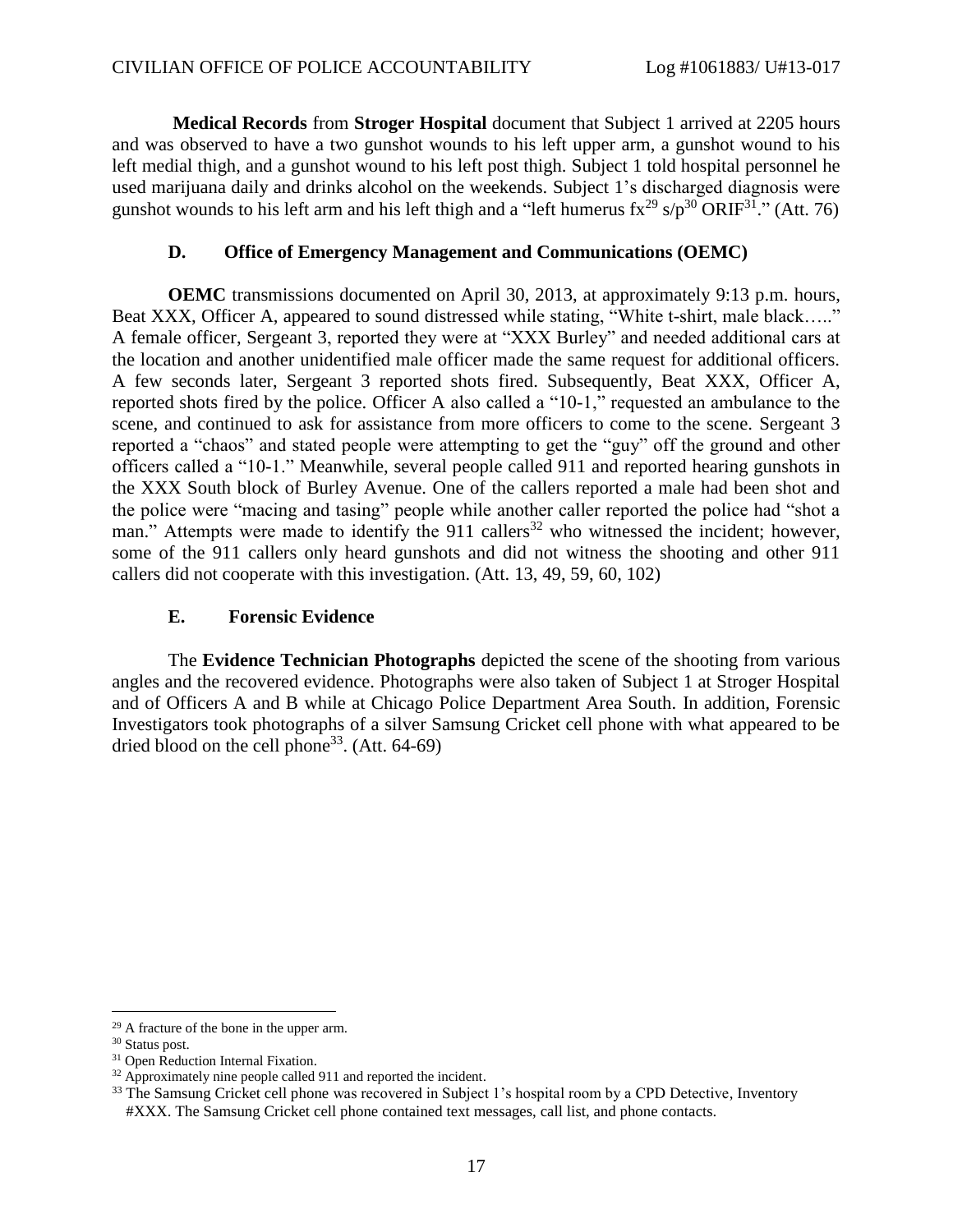

 *Pictures of recovered Samsung Cricket cell phone with what appeared to be blood on the cellphone.*

The **Crime Scene Processing Report** documented that there was no weapon recovered from Subject 1 on the scene. Forensic Investigators received a bloody Samsung Cricket cell phone, Inventory #XXX, from Detective 6 while at Chicago Police Department Area South. An iPhone, Inventory #XXX, was also recovered from Subject 1's front right pocket of his pants at Stroger Hospital.

 In addition, five Win 9mm Luger + P fired cartridge cases were recovered at XXX S. Burley Avenue from the parking lot pavement, three Win 9mm Luger  $+$  P fired cartridge cases were recovered at XXX S. Burley Avenue, one Win 9mm Luger + P fired cartridge case was recovered at XXX S. Burley Avenue, and one Win 9mm Luger + P fired cartridge case was recovered at XXX S. Burley Avenue from the grass in the rear yard. All of the Win 9mm Luger + P fired cartridge cases were inventoried under number XXX.

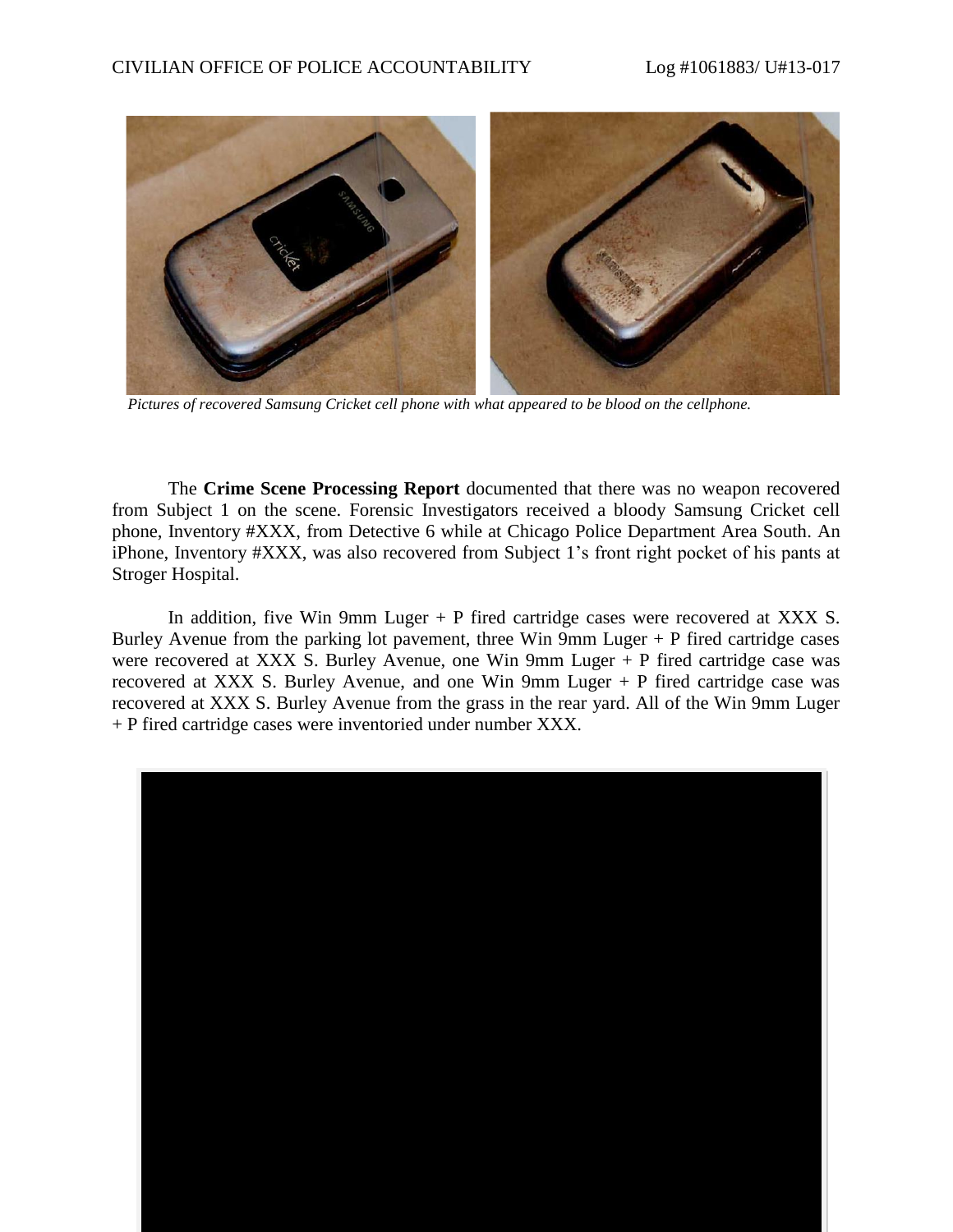$\sum$  = Where the Win 9mm Luger + P fired cartridge cases were recovered.

Officer A's firearm, a Glock 9mm model 17, semi-automatic pistol, with one Win 9mm Luger  $+$  P live cartridge in the chamber and eleven Win 9mm Luger  $+$  P live cartridges in the magazine, was inventoried under number XXX.

 Officer B's firearm, Sig Sauer 9mm model P226, semi-automatic pistol, with one Win 9mm Luger + P live cartridge in the chamber and ten Win 9mm Luger + P live cartridges in the magazine, was inventoried under number XXX. (Att.14)

 The **Illinois State Police (ISP) Report,** dated May 25, 2013, documented the testing of Officer B's firearm, a Sig Sauer 9mm model P226, semi-automatic pistol, bearing serial #XXX, and inventoried under number XXX. Officer B's firearm was found to be in functional condition. The testing of Officer A's firearm, a Glock 9mm model 17, semi-automatic pistol, bearing serial #XXX, and inventoried under number XXX, found Officer A's firearm to be in functional condition. The fired cartridge cases, inventoried under number XXX, were tested and revealed the five (5) fired cartridge cases recovered at XXX S. Burley Avenue from the parking lot pavement were fired from Officer B's firearm and the fired cartridge cases recovered at XXX S. Burley Avenue, XXX S. Burley Avenue, and XXX S. Burley Avenue (from the grass in the rear yard) were fired from Officer A's firearm. (Att. 77)

### **F. Court Proceedings**

According to the **Transcripts from the Circuit Court of Cook County,** Case #XXX, on March 5, 2014, Officer 4 testified in a manner similar to the statement he gave to IPRA. Officer 4 recalled he observed Officer A withdraw his firearm and point the firearm in the direction of Subject 1 as he chased him, but he did not observe Officer A discharge his firearm. After hearing the initial gunshots, Officer 4 and Officer 5 followed in their unmarked vehicle behind Officer B's vehicle. When Officer 4 observed Subject 1 on the ground, Officers A and B were patting down Subject 1. Officer 4 observed Officers A and B perform a pat down around Subject 1's waistband, his front side, and his backside waistband. (Att. 155)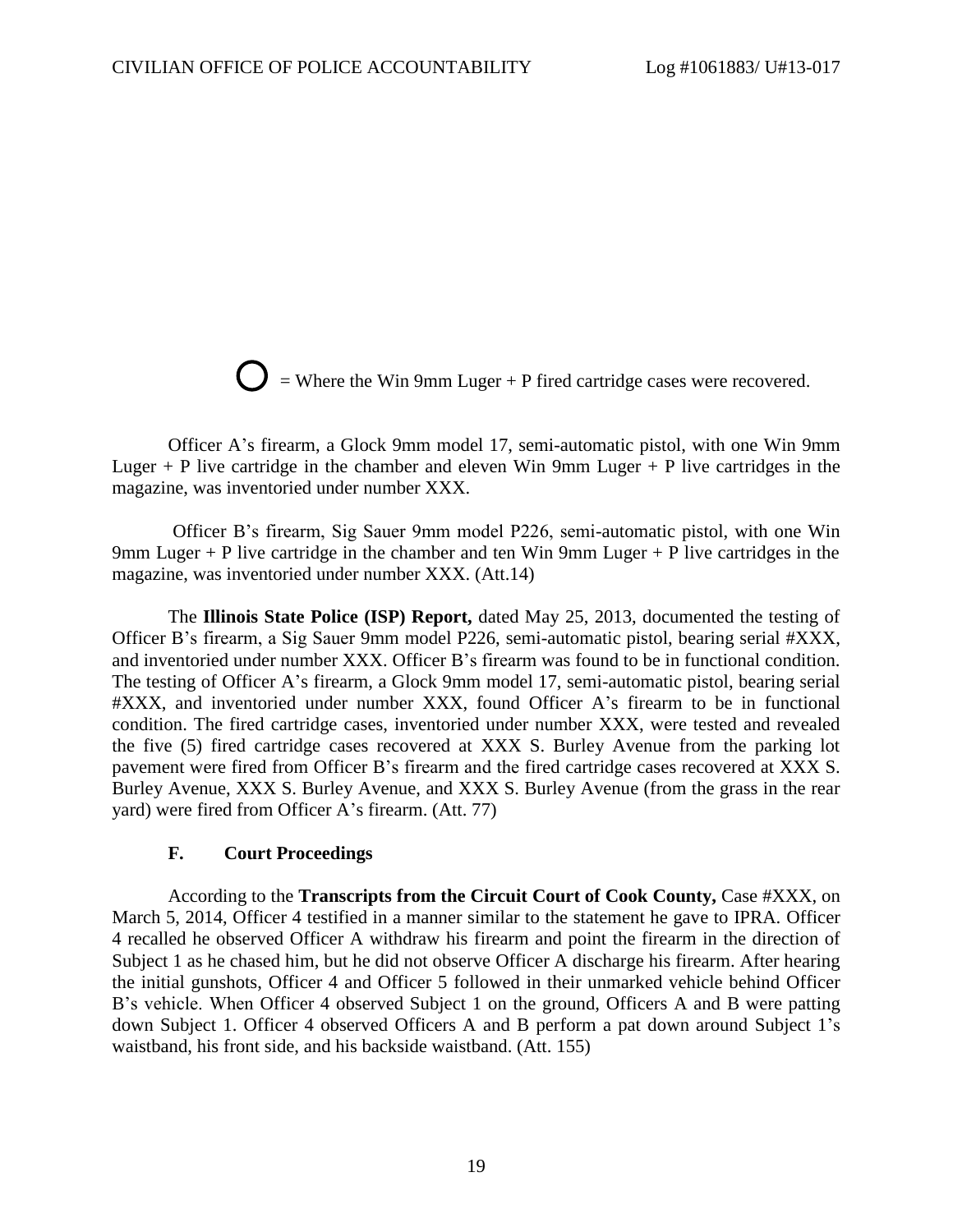According to the **Transcripts from the Circuit Court of Cook County,** Case #XXX, on March 5, 2014, Officer A testified in a manner similar to the statement he gave to IPRA. Officer A recalled he did not see Subject 1 throw anything from the last time he saw the chrome object and fired his firearm until the time Officer B performed a pat down search. Officer A did not observe Subject 1 put the chrome object back inside his pants after he discharged his firearm at Subject 1, but explained that his vision was not fixated on Subject 1's hand. Upon inquiry, Officer A stated that Subject 1 never fired anything from the chrome object and he did not hear any noise, such as a clicking sound, coming from the chrome object. Officer A did not recall Subject 1 motioning as if he was pulling a trigger with the chrome object. (Att. 155)

According to the **Transcripts from the Circuit Court of Cook County,** Case #XXX, on March 5, 2014, Officer B testified in a manner similar with the statement he gave to IPRA. Officer B explained after he performed a pat down of Subject 1 he was not able to turn Subject 1 over or look underneath Subject 1 because he did not have time. Officer B recalled Officer A did not relay any information to him, such as Subject 1 having an object in his hand or that Subject 1 turned towards Officer A. (Att. 155)

 According to the **Transcripts from the Circuit Court of Cook County,** Case #XXX, on March 5, 2014, Sergeant 7 testified Subject 1 told him the Samsung cell phone was his phone. Sergeant 7 could not remember specifically writing in a report that Subject 1 stated the Samsung cell phone belonged to him. Sergeant 7 did not know how the Samsung cell phone got into the biohazard bag separate from Subject 1's clothing. (Att. 155)

 According to the **Transcripts from the Circuit Court of Cook County,** Case #XXX, on March 5, 2014, Detective 6 testified in a manner similar to the statement he gave to IPRA. Upon inquiry, Detective 6 stated he believed Sergeant 7 learned from hospital staff that the Samsung cell phone was recovered from Subject 1 at the hospital, but Detective 6 could not recall for sure. Detective 6 related he knew for certain the Samsung cell phone was with Subject 1's property. Detective 6 explained he does not know how the cell phone got with Subject 1's belongings and he took Sergeant 7 's word as to where Sergeant 7 recovered the cell phone. According to Detective 6, the Samsung cell phone was never sent to the crime lab to see if there was actual blood on the cell phone and he never checked to see if the cell phone was registered to Subject 1 or anyone in Subject 1's family. Detective 6 further stated that once the Samsung cell phone was inventoried, "he never did anything with the cell phone again." Additionally, Detective 6 related his Detective Supplementary Report does not detail that Subject 1 admitted the Samsung cell phone belonged to him. (Att. 155)

 According to the **Transcripts from the Circuit Court of Cook County,** Case #XXX, on March 5, 2014, Subject 1 testified the Samsung cell phone did not belong to him and he denied having any shiny object on him during the incident. Subject 1 stated that when the police pulled in the parking lot he was already in between two vehicles talking to people. Subject 1 denied bending down between two vehicles. Subject 1 stated that Officer A exited the vehicle as he (Subject 1) walked past the two vehicles he was standing in between. Subject 1 recalled he started to run because Officer A fired a shot in the air. After Subject 1 ran, Officer A discharged his firearm multiple times. Subject 1 denied having his right hand around his waistband or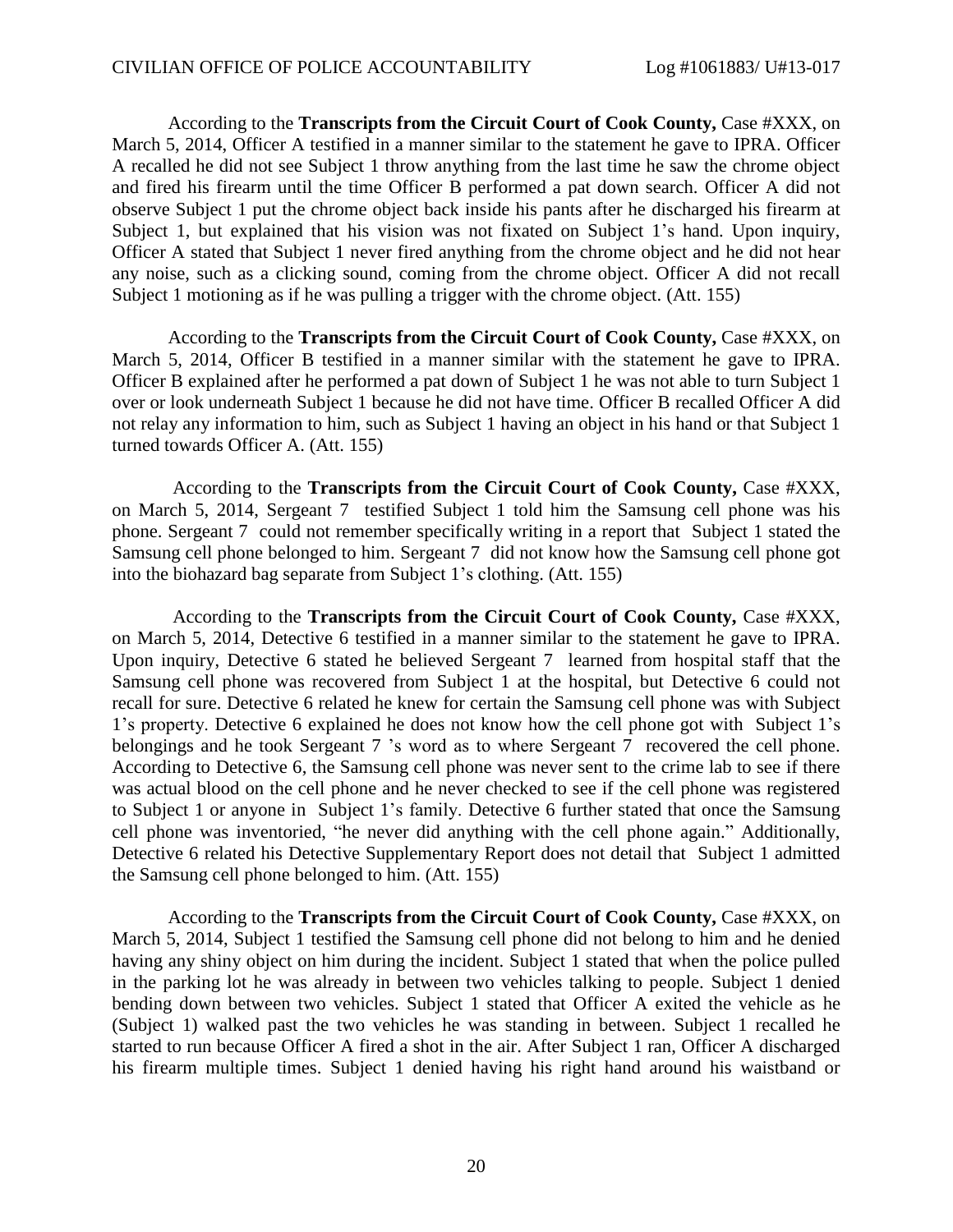turning towards Officer A with his hand raised. Subject 1 denied giving anything to anybody after he was shot and explained the officers did not allow anyone to get close to him. (Att.155)

 **On March 5, 2014,** the Honorable Judge 10 found Subject 1 Not Guilty to all charges, including two counts of Aggravated Assault to a Peace Officer. (Att. 87, 155)

**G. Civil Suit**

 $\overline{a}$ 

 **Civil Suit Subject 1 vs. City of Chicago**, XXX, documented that Subject 1 claimed he was shot from behind by Officers B and A without justification. Subject 1 stated he was unarmed and presented no threat to officers or anyone else, and was running away at the time. Officer A chased Subject 1 on foot and fired multiple series of shots at Subject 1. Officer B chased Subject 1 in an unmarked police vehicle, caught up with Subject 1 a few moments later, exited his squad car, and fired multiple series of shots at Subject 1. Subject 1 claimed at the time he was shot, he was running away from Officers A and B, had no weapon, did not reach into his waistband, and was not pointing anything, let alone a weapon, at Officers A and B. (Att. 87)

 **In civil case #XXX, Accused Officer A** gave a deposition dated November 5, 2014, which provided similar details in his statement to IPRA. Officer A added that Officer 9 prepared Subject 1's Arrest Report and he believed Sergeant 3 prepared his TRR and OBR. Officer A clarified that Subject 1 was holding a clear cup of clear liquid when he first observed Subject 1. Officer A stated he observed people in the area drinking beer, but Subject 1 was stopped because his actions were suspicious in that Subject 1 was the only one to walk away from the crowd. Officer A recalled "he had his radio on the zone while Officer B's radio was on car-to-car."<sup>34</sup> However, Officer A could not recall if he said anything over the radio about Subject 1 having a weapon before he discharged his firearm. Officer A explained he believed. Subject 1 had a gun because he held a chrome shiny object like a handgun, but Officer A could not say if the gun was a revolver or semi-automatic. Officer A stated he did not observe Subject 1 throw anything away as he pursued him, but he did lose sight of Subject 1 briefly when Subject 1 fled behind the row homes. According to Officer A, he only discharged his firearm on two separate occasions during the incident (Att.158)

 **In civil case #XXX, Accused Officer B** provided a deposition dated November 7, 2014, which provided similar details to those given in his statement to IPRA. Officer B stated that he did not see any item in Subject 1's hands. Officer B stated he told Sergeant 3 he did not find a gun on Subject 1. Officer B related that after the incident, specifically during the walkthrough, was the first time he had the opportunity to tell detectives or Deputy Chief 17 he did not have a chance to do a complete search of Subject 1. Officer B stated he did not observe a shiny object or a cell phone on Subject 1 at any time during the incident and that Subject 1 did not have anything in his hand. According to Officer B, he never feared battery to himself. (Att. 151)

 **In civil case #XXX, Witness Officer 5** provided a deposition dated November 12, 2014, which provided similar details in his statement to IPRA. Officer 5 recalled that Officer 4 went

<sup>&</sup>lt;sup>34</sup> "Radio on the zone" allows officers to listen to dispatch calls and get updates on dispatched calls. Car-to car transmissions allows officers to speak via the radio without being heard by a dispatcher or over the radio. Radio transmissions are recorded, but car-to-car transmissions are not recorded.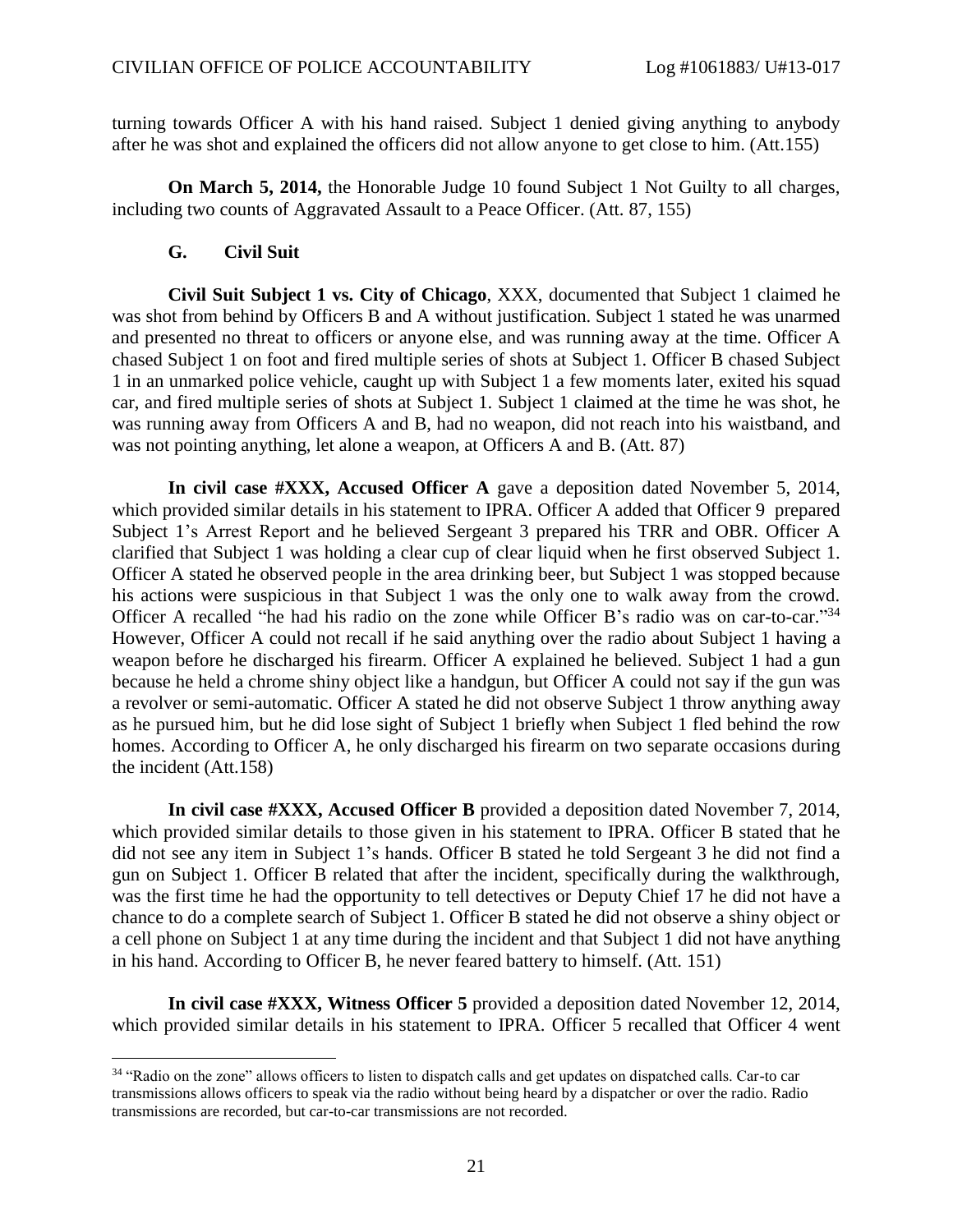over the radio, via car-to-car, and told Officer B that Subject 1 had walked away from the crowd and had picked up or dropped something in between two parked cars. After Subject 1 ran, Sergeant 3 followed Officer B in her vehicle, and Officer 5 followed Sergeant 3 in his vehicle. Officer 5 recalled there was a distance between his vehicle and Sergeant 3's vehicle. Officer 5 heard Officer A go over the radio and report shots fired by the police after the first set of gunshots and heard Officer A give a description of Subject 1. However, Officer 5 did not hear Officer A state Subject 1 had a weapon. When Officer 5 observed Subject 1 on the ground, there were approximately five or more people around Subject 1, and within seconds a larger crowd started to surround him and the officers. (Att.154)

 **In civil case #XXX, Witness Sergeant 3** provided a deposition dated December 2, 2014, in which she provided similar details in her statement to IPRA. Sergeant 3 added she completed Officer A' and Officer B's TRR with their assistance. Sergeant 3 recalled she received information from the gang intelligence unit about the repass. After Subject 1 was shot and Officers B and A were around Subject 1, Sergeant 3 arrived and then Officers 4 and 5 arrived. When Officers 4 and 5 arrived, they attempted to keep the crowd back. Sergeant 3 stated mace was never used to control the crowd after the incident. According to Sergeant 3, Officer B never told her that he did not have an opportunity to do a complete search of Subject 1. (Att.156)

 **In civil case #XXX, Sergeant 7** provided a deposition dated December 3, 2014, in which he stated that on the date of the incident Sergeant 18 assigned him to work on the officer involved shooting that had occurred with Officers A and B. Sergeant 7 's assignment was to go to Stroger Hospital and interview Subject 1. According to Sergeant 7 , he interviewed Subject 1 after reading him his Miranda Rights, spoke with hospital personnel about Subject 1's condition and what they intended to do to treat him, and recovered a cell phone that was in Subject 1's bag of clothing. Sergeant 7 explained Subject 1's clothing was in a plastic bag and inside the bag was another plastic bag, with a biohazard symbol, which contained the silver cell phone. Sergeant 7 asked Subject 1 if the silver cell phone belonged to him, and Subject 1 confirmed the cell phone belonged to him. Sergeant 7 called Detective 6 and informed him that he recovered a silver cell phone. Sergeant 7 recalled he took the bag containing the cell phone because Detective 6 wanted the cell phone brought back to Area South Detective Division. Sergeant 7 further recalled he took the bag containing the cell phone because he was concerned the officers guarding Subject 1 would get distracted or the cell phone would be moved around when Subject 1 went to surgery and he did not want the cell phone to be taken by someone. Sergeant 7 looked through Subject 1's clothing in order to get a general description of what Subject 1 was wearing, but he did not search Subject 1's pants pockets. Sergeant 7 stated that at Subject 1's criminal trial, he learned that a black iPhone was later found in Subject 1's pants pocket, but he never saw the iPhone as he looked through Subject 1's clothes. Sergeant 7 stated he did handle Subject 1's pants enough to know there was no weapon in Subject 1's clothing. (Att. 152)

 **In civil case #XXX, Officer 9** provided a deposition dated December 15, 2014 in which he stated he was at the 4<sup>th</sup> District Station processing an arrestee when he heard a call of distress over the radio and shortly afterwards he heard a "10-1" over the radio. Officer 9 and his partner, Officer A1, got someone to watch their arrestee and went to the location of incident to assist. When Officer 9 arrived at the scene, he observed numerous officers trying to keep a crowd of people back. Subsequently, Officer 9 arrested Subject 1's brother, Civilian 5 . Officer 9 recalled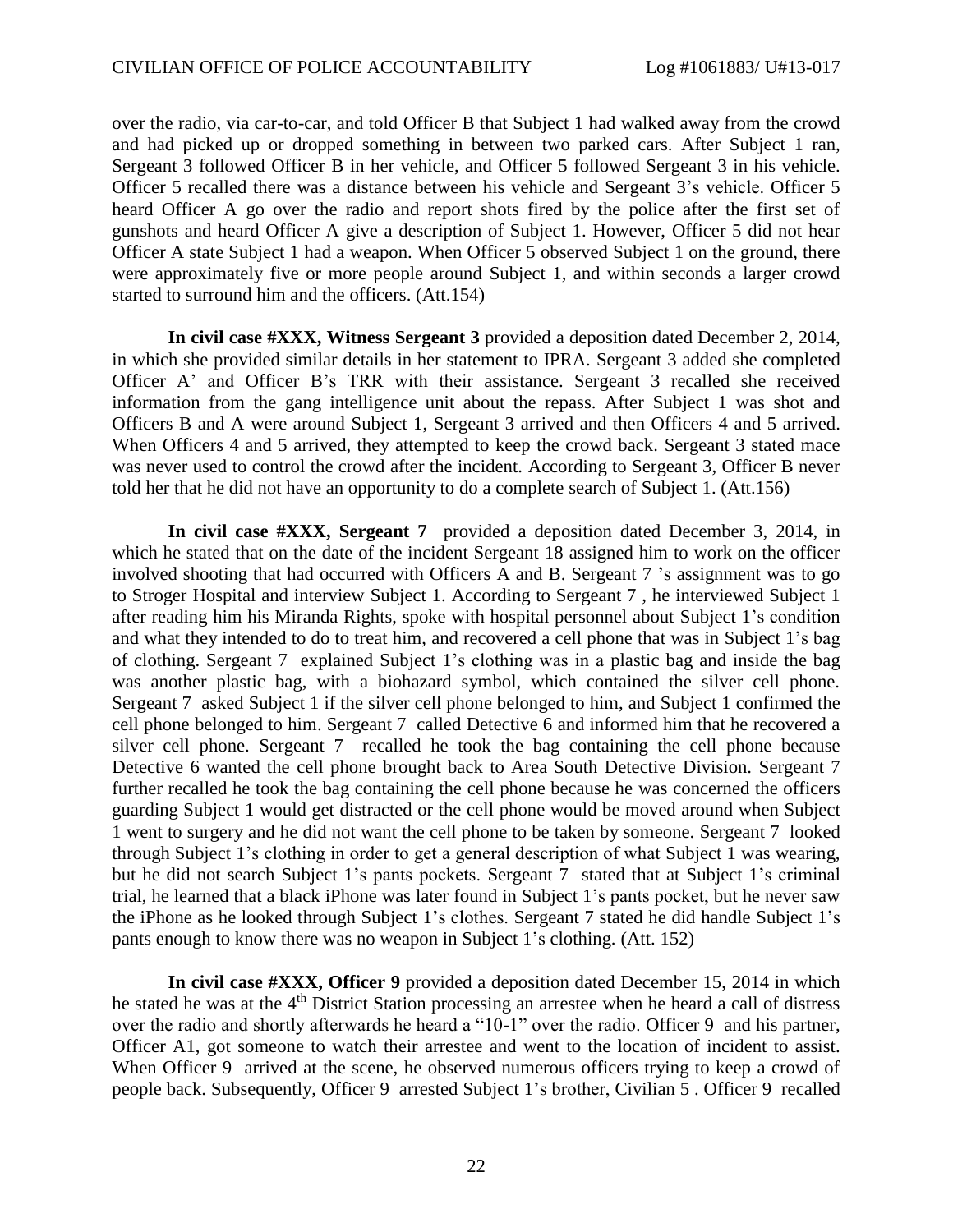that Sergeant 3 told him to complete Subject 1's arrest report, so Officer 9 prepared and attested to Subject 1's arrest report. Officer 9 stated he spoke briefly to Officer A, Sergeant 3, and detectives to complete Subject 1's arrest report. (Att. 153)

 **In civil case #XXX, Sergeant 18, #XXX,** provided a deposition dated December 18, 2014, in which he stated he arrived at the scene of the officer involved shooting approximately one hour after the incident occurred. Sergeant 18 was assigned to Chicago Police Department Area South Detective Division during the incident and was Detective 6's supervisor. When Sergeant 18 arrived on the scene of the incident, Sergeant 18 spoke to Detective 6 who informed him what had occurred. Sergeant 18 stated he never talked to Officers A and B about the incident and to the best of his recollection he never talked to any witness about what occurred. (Att. 157)

An **offer of judgment** for Civil Suit, XXX, documented that Subject 1 received \$350,000 plus reasonable attorney's fees and costs not to exceed \$150,000. (Att.160)

Approved:

XXX #XXX COPA Supervising Investigator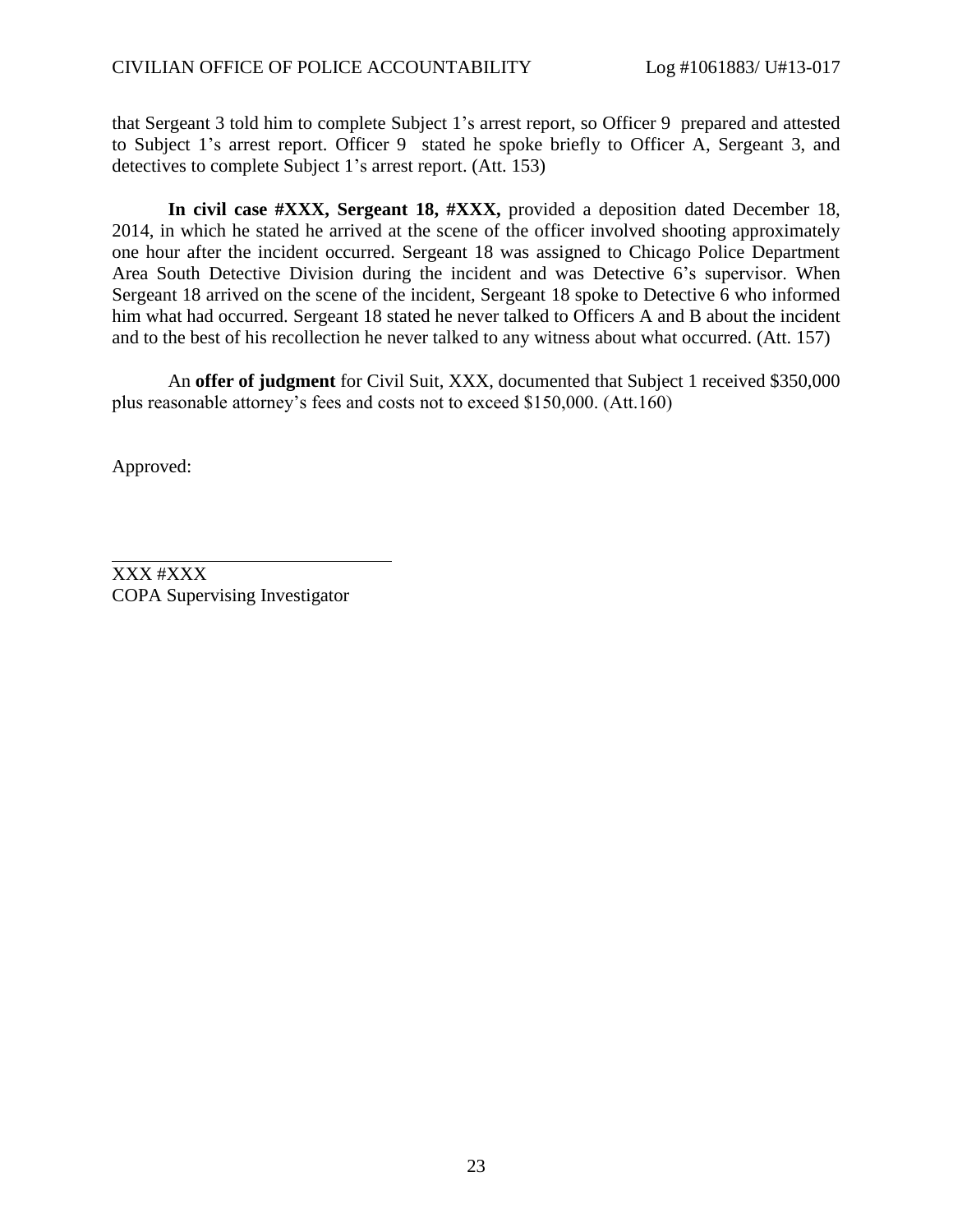## **IV. ANALYSIS**

 $\overline{a}$ 

## **A. APPLICABLE RULES AND LAW:**

- 1. Chicago Police Department Rules of Conduct
- Rule 6: Disobedience of any order or directive, whether written or oral.
- Rule 10: Inattention to duty.
	- 2. Use of Deadly Force

Consistent with Illinois state law as codified at 720 ILCS 5/7-5, according to the Chicago Police Department's General Order 03-02-03, Section II, A:

A sworn member is justified in using force likely to cause death or great bodily harm only when he or she reasonably believes that such force is necessary:

- 1. to prevent death or great bodily harm to the sworn member or to another person, or:
- 2. to prevent an arrest from being defeated by resistance or escape and the sworn member reasonably believes that the person to be arrested:
	- a. has committed or has attempted to commit a forcible felony which involves the infliction, threatened infliction, or threatened use of physical force likely to cause death or great bodily harm or;
	- b. is attempting to escape by use of a deadly weapon or;
	- c. otherwise indicates that he or she will endanger human life or inflict great bodily harm unless arrested without delay.<sup>35</sup>

Determinations regarding the potential use of excessive force in the course of an arrest, investigatory stop, or other seizure are properly analyzed under the Fourth Amendment's objective reasonableness standard. The question is whether the officer's actions are objectively reasonable in light of the facts and circumstances confronting them, without regard to their underlying intent or motivation. *Graham v. Connor*, 490 U.S. 386, 397 (1989); *see Estate of Phillips v. City of Milwaukee*, 123 F.3d 586, 592 (7th Cir. 2003). The following factors are instructive in making the determination of whether an officer's use of force is reasonable: (1) "the severity of the crime at issue;" (2) "whether the suspect poses an immediate threat to the safety of the officers or others;" and (3) "whether he is actively resisting arrest or attempting to evade arrest by flight." *Graham*, 490 U.S. at 396 (*citing Tennessee v. Garner*, 471 U.S. 1, 8-9 (1985)). The analysis of the reasonableness of an officer's actions must be grounded in the perspective of "a reasonable officer on the scene, rather than with the 20/20 vision of hindsight"

<sup>35</sup> General 03-02-03(II)(A). This report references the version of General Order 03-02-03 in effect on 30 April 2013.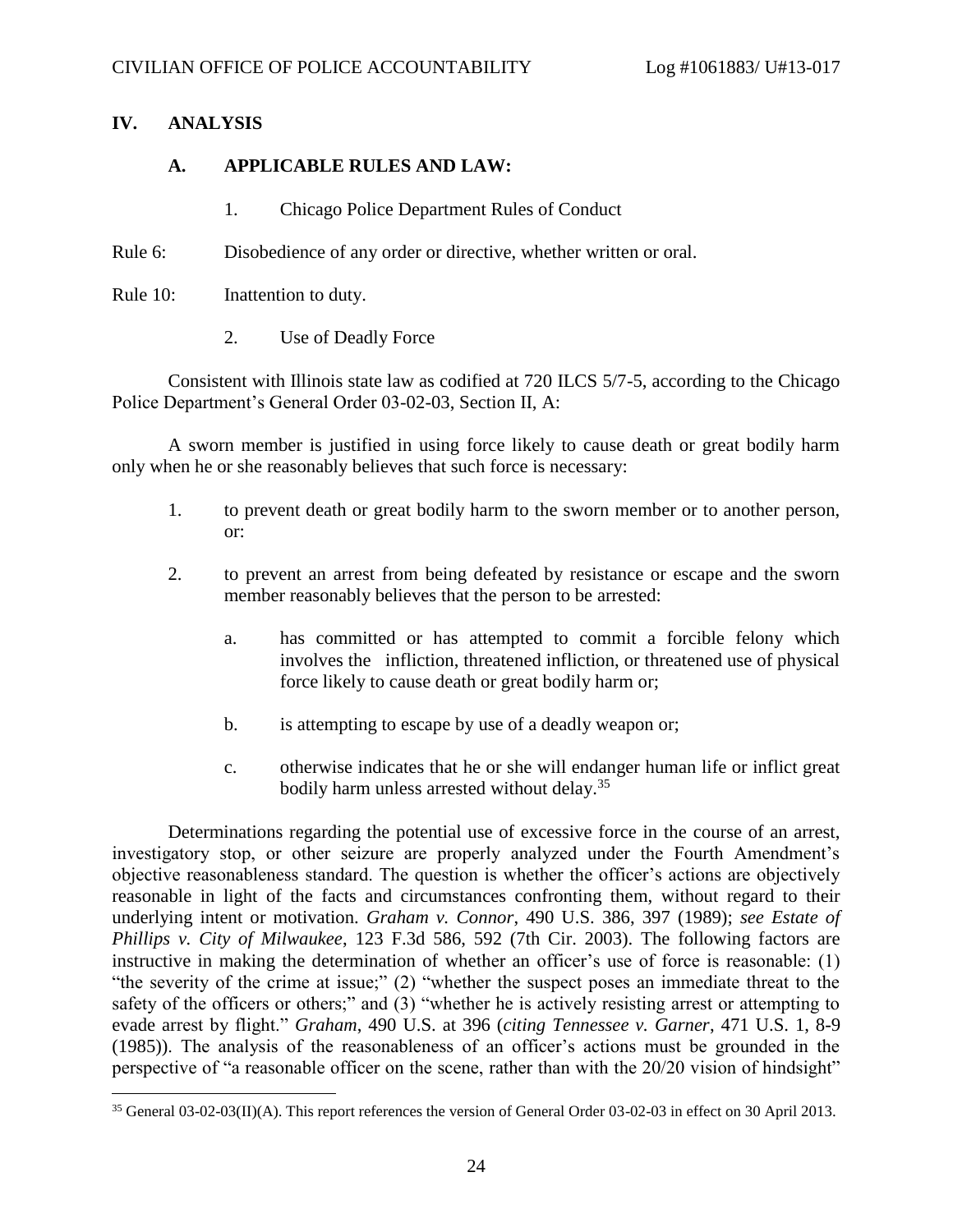and "allow for the fact that police officers are often forced to make split-second judgments—in circumstances that are tense, uncertain, and rapidly evolving—about the amount of force that is necessary in a particular situation." *Plumhoff v. Rickard*, 134 S. Ct. 2012 (2014) (internal quotations and citation omitted). The analysis must take into account the totality of the circumstances confronting the officer, rather than just one or two factors. *Plumhoff*, 134 S. Ct. at 2020; *see also Scott v. Edinburg*, 346 F.3d 752, 756 (7th Cir. 2003). Nevertheless, the Supreme Court held in *Tennessee v. Garner,* 471 U.S. 1 (1985), and has since reiterated, that "it is unreasonable for an officer to 'seize an unarmed, nondangerous suspect by shooting him dead.'" *Brosseau v. Haugen*, 543 U.S. 194, 197 (2004) (per curiam) (quoting *Garner*, 471 U.S. at 11).

### 3. Restraining Arrestees

The version of General Order 06-01-02 in effect on 30 April 2013 provided in relevant part: "Sworn members taking persons into custody or accepting custody from other officers will be responsible for conducting a thorough search and ensuring that the persons are appropriately restrained to prevent or injury."<sup>36</sup> The purpose of this policy is to ensure that "[a] person taken into Department Custody will be restrained and transported in such a manner as to prevent escape and to provide for the safety of the public, the person in custody, and the officers involved<sup>"37</sup>

4. Preponderance of Evidence Standard

The standard of proof in administrative cases investigated by COPA is a preponderance of the evidence. A preponderance of evidence can be described as evidence that makes it more likely than not that the alleged misconduct took place. *See Avery v. State Farm Mutual Automobile Insurance Co.*, 216 Ill. 2d 100, 191 (2005) (a proposition is proved by a preponderance of the evidence when it has found to be more probably true than not). If the evidence gathered in an investigation establishes that it is more likely that the misconduct occurred than that it did not occur, even if by a narrow margin (i.e., at least a 51 percent likelihood that the facts supporting the occurrence of misconduct are true), then the standard of proof has been met.

### **B. Analysis of the Allegations Against Officer A**

1. Officer A unjustifiably used deadly force against Subject 1 in violation of Rule 6

The evidence demonstrates that Officer A discharged his firearm five times on April 30, 2013.<sup>38</sup> Officer A asserts that he discharged his firearm because Subject 1 put him in fear of his life by pointing a shiny, chrome object in his right hand at him on two separate occasions while fleeing.<sup>39</sup> However, as outlined below, COPA finds that Officer A' actions were objectively

<sup>36</sup> General Order 06-01-02(IV)(A).

 $37$  *Id.* (II).

<sup>38</sup> Att. 9.

<sup>39</sup> Att. 121 at 78-79.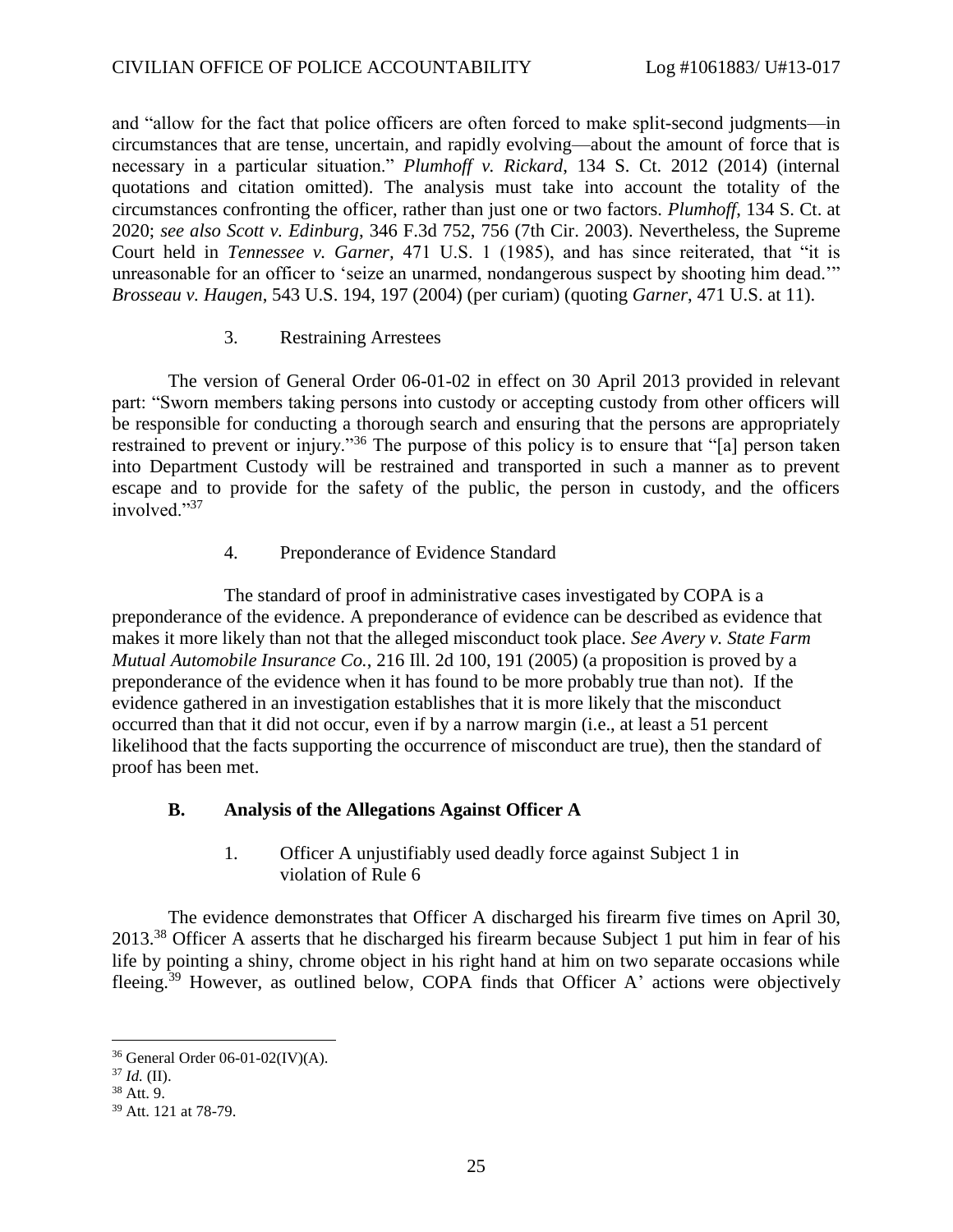unreasonable in light of the facts and circumstances confronting him and COPA finds that a reasonable officer would not have discharged his firearm at Subject 1 during the foot pursuit.

- a. It was unreasonable for Officer A to believe deadly force was necessary to prevent death or great bodily harm
	- i. Prior to arriving at the XXX, Officer A had no reason to believe that Subject 1 had committed or would commit a violent crime or that any criminal activity was occurring at the repass

First, Officer A had no specific information from which to discern that Subject 1 had committed or would commit a violent crime prior to arriving at the XXX. Officer A did not know Subject 1 and had no information about him when he arrived at the repass on the night of April 30, 2013.<sup>40</sup> Furthermore, while Officer A stated that the XXX was a "high crime, high gang, high narcotics activity area" and that the repass was for a known gang member, Officer A did not have any specific information—such as calls to OEMC or information from an informant—from which to discern that criminal activity had occurred or was about to occur at the repass. $41$ 

> ii. Officer A did not observe Subject 1 commit any crimes and did not have probable cause to believe Subject 1 had committed any crimes

Officer A first became aware of Subject 1 after Officer 4 radioed via car-to-car radio to stop Subject 1 who was holding plastic cup.<sup>42</sup> Officer A observed Subject 1 look around "frantically", which Officer A interpreted as Subject 1 trying to make a quick exit.<sup>43</sup> Officer A also observed Subject 1 bend down between two parked cars and "mess with his waistband" in a manner consistent with someone trying to conceal something.<sup>44</sup> Officer B then ordered Subject 1 to stop and come over to the police vehicle. Officer A observed Subject 1 take a few steps towards his police vehicle before turning around, dropping his cup, grabbing his "waistband area," and running away.<sup>45</sup>

While Officer A could have reasonably construed Subject 1's behavior as sufficiently suspicious to conduct a limited *Terry* stop to investigate whether Subject 1 was involved in criminal activity, Officer A did not have probable cause to believe Subject 1 had committed any specific crime with the possible exception of resisting or obstructing a peace officer, 720 ILCS 5/31-1, which is merely a Class A misdemeanor. <sup>46</sup> Indeed, Officer A admitted that he initially

- <sup>42</sup> *Id.* at 11.
- $43$  Att. at 11.

<sup>45</sup> *Id.* at 13, 29.

 $\overline{a}$ <sup>40</sup>Att. 158 at 124.

<sup>41</sup> Att. 122 at 8, 10.

<sup>44</sup> *Id.* at 12, 27-28.

<sup>46</sup> Subject 1 was not convicted of this offense.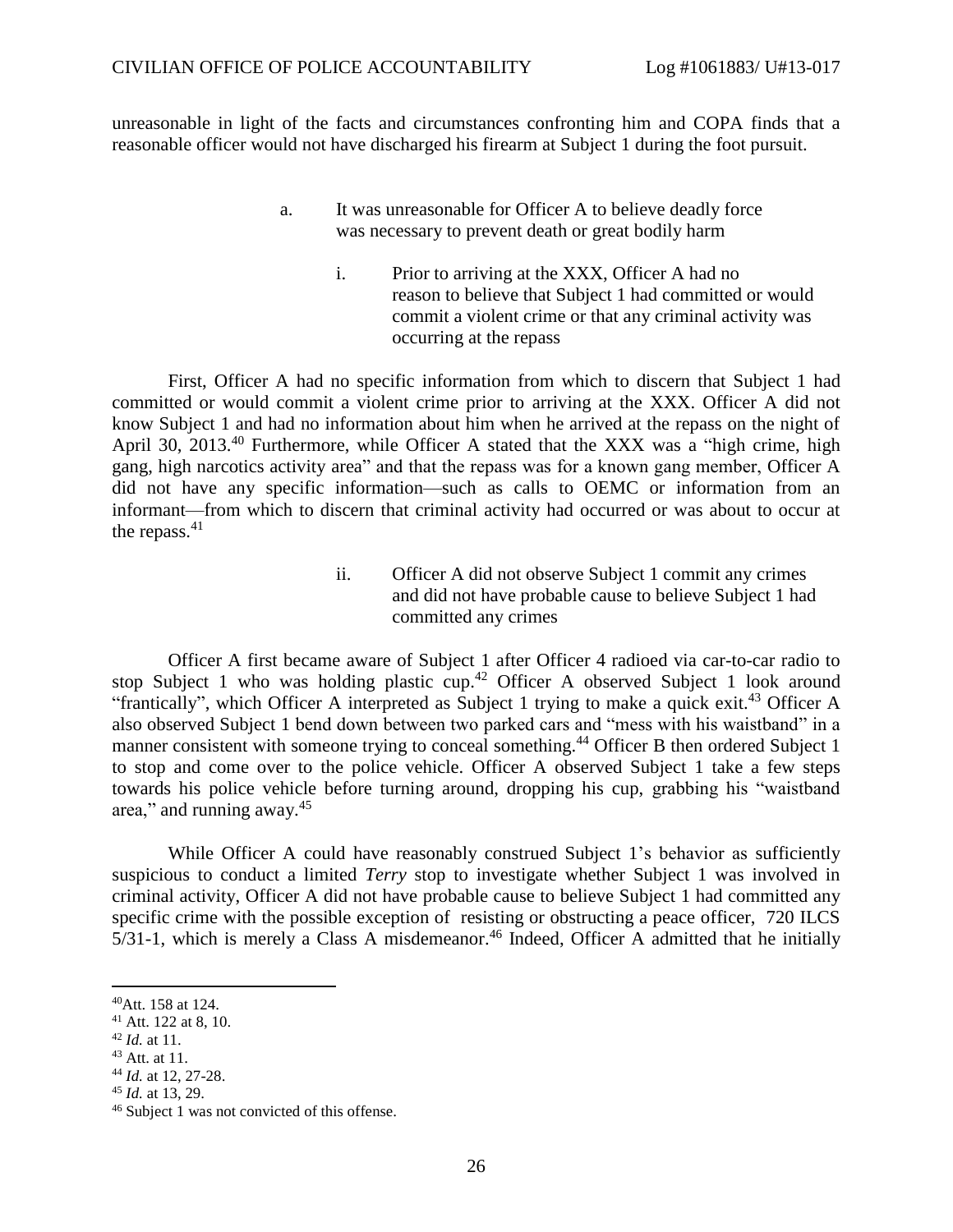intended to stop Subject 1 simply to investigate whether the liquid in his plastic cup was alcohol $147$ 

iii. Subject 1 did not possess a firearm<sup>48</sup>

Officer A repeatedly asserted that Subject 1 had a shiny chrome object in his right hand while fleeing, that Subject 1 held the object like a firearm and that he still believes the object in Subject 1's right hand on the night of April 30, 2013, was a firearm.<sup>49</sup> However, the evidence does not support Officer A' assertion that Subject 1 possessed a firearm on the night of April 30, 2013.

Subject 1 denied possessing a firearm and Subject 1's assertion is corroborated by the physical evidence and the testimony of the other officers. <sup>50</sup> Sergeant 3 and Officers Officer B, Officer 4 , and Officer 5 did not observe Subject 1 with any type of weapon or any bulge at or near his waistband at any point during the incident. Officer A did not observe Subject 1 drop or throw the shiny chrome object. <sup>51</sup> Officer B did not observe *any* object in Subject 1's hand during the chase, when he discharged his firearm or when he approached to handcuff him.<sup>52</sup> Furthermore, Officer B did not find any firearm in Subject 1's waistband despite performing a pat down.<sup>53</sup> It is not likely that Officer B would have completely missed a firearm even during a quick pat down.<sup>54</sup> Furthermore, the Department did not locate any firearm on the scene after Subject 1's arrest or among Subject 1's possessions at the hospital.<sup>55</sup> Finally, it is undisputed that Subject 1 did not discharge a firearm at Officer A or any individual.

Officer A and Officer B proposition that a member of the "angry crowd" may have taken the firearm from Subject 1 is mere conjecture. Subject 1's right hand was handcuffed by the time

 $\overline{a}$ 

<sup>51</sup> Att. 158 at 197.

<sup>52</sup>Att. 122 at 33-39, 45-47; Att. 151 at 186.

<sup>47</sup> Att. 158 at 132-34, 142.

<sup>&</sup>lt;sup>48</sup> "Ordinarily, facts unknown to an officer prior to the shooting are prevented from being used to attack his credibility. Where the facts are controverted in a reasonable force case, impeachment by contradiction is allowed". *Common v. City of Chicago*, 661 F.3d 940, 946 (7th Cir. 2011). Furthermore, the "credibility of the witness can always be attacked by showing that his capacity to observe, remember or narrate is impaired." *Id.* (quotations and citation omitted). In the present case, Officer A' version of the events is controverted by physical evidence and other testimony and Officer A' ability to observe, remember, and narrate is under dispute. Therefore, the fact that Subject 1 was not armed, although unknown to Officer A at the time of the shooting, becomes relevant to assess the credibility of his statements.

<sup>49</sup> Att. 158 at 150-51.

<sup>50</sup> COPA would not rely on Subject 1's statement alone because COPA has concerns over his veracity. Specifically, Subject 1 testified in his criminal case that the Samsung Cricket cell phone did not belong to him, but the cell phone was recovered with his other belongings at the hospital strongly suggests it was his cellphone. COPA finds by a preponderance of evidence that the Samsung Cricket cell phone belonged to Subject 1 and was in Subject 1's possession during the shooting incident. Nonetheless, the physical, testimonial, and circumstantial evidence corroborates many other parts of Subject 1's statement to IPRA and as explained below, COPA finds material elements of Officer A' statements to be incredible and to be directly contradicted by physical, testimonial, and circumstantial evidence.

<sup>&</sup>lt;sup>53</sup> Att. 122 at 47, 62. It is not likely that Subject 1 would have been able to put a firearm anywhere else on his body besides his waistband while running away from Officer A at full speed.

<sup>54</sup> However, it is logical that Officer B would have missed or ignored the Samsung Cricket cell phone during the pat down because a cell phone does not feel like a firearm.

<sup>55</sup> Att. 15, 16, 47.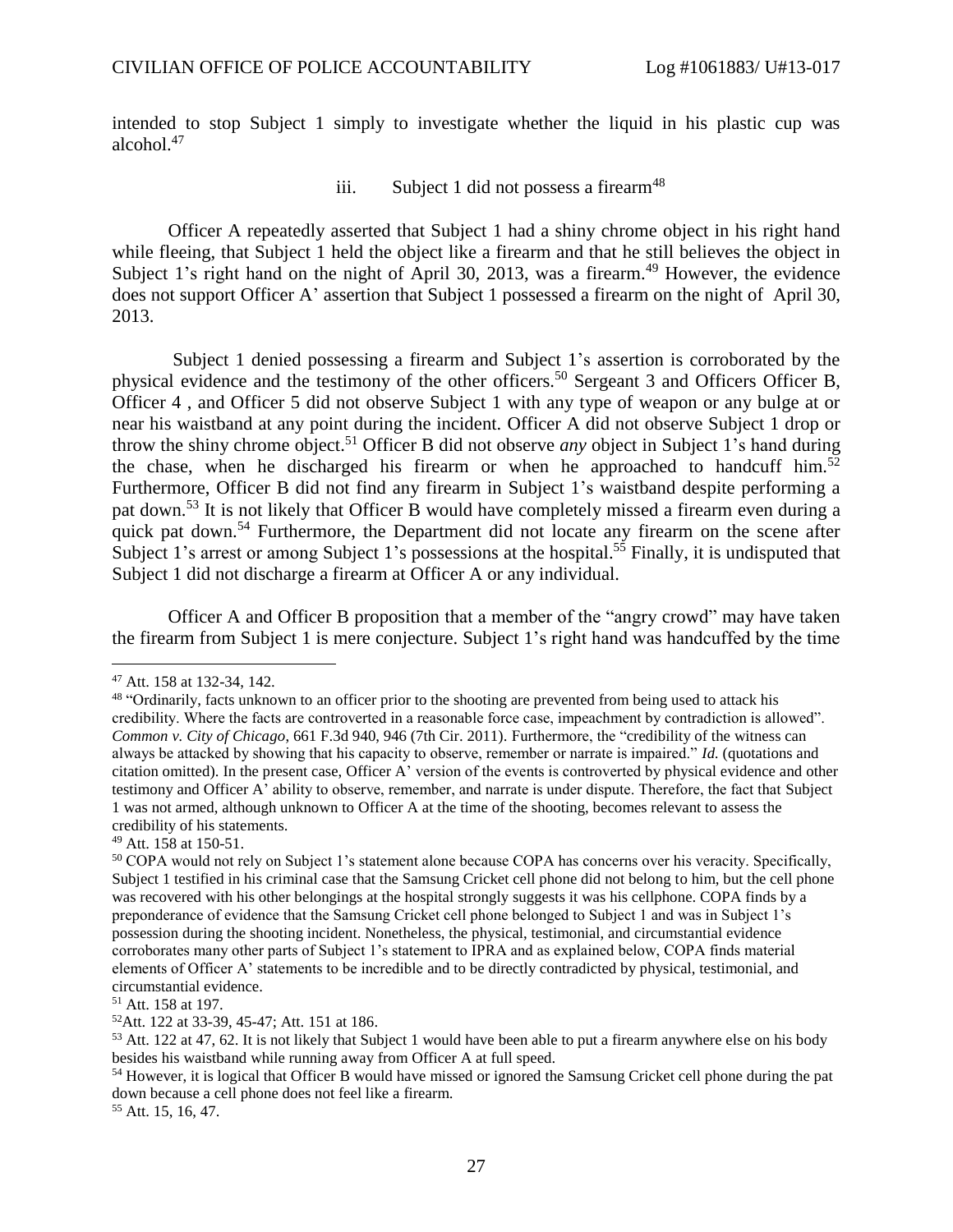the crowd arrived and Officer B stated his left hand was "immobilized" due to the gunshot wound.<sup>56</sup> While a number of individuals approached Subject 1 before the officers secured the scene, none of the officers saw anyone take a firearm from Subject 1. Therefore, COPA finds by a preponderance of the evidence that Subject 1 did not possess a firearm.

iv. Officer A' version of events is not credible

COPA need not merely accept Officer A' account of the events at issue. *Cruz v. City of Anaheim*, 765 F.3d 1076, 1079 (9<sup>th</sup> Cir. 2014) ("[I]n the deadly force context, we cannot simply accept what may be a self-serving account by the police officer.") (quoting *Scott v. Henrich*, 39 F.3d 912, 915 (9th Cir. 1994)). Rather, COPA must parse through all the evidence to assess the plausibility and reliability of the officer's account. *Id.* (noting that a court reviewing a use of deadly force incident must examine all the evidence in the record "to determine whether the officer's story is internally consistent and consistent with other known facts"). This includes circumstantial evidence that, if believed, would tend to discredit the police officer's story. *Cruz*, 765 F.3d at 1079. COPA finds Officer A statements regarding the shooting incident are not credible and defy common-sense.

First, Officer A repeatedly stated during Subject 1's criminal trial, his IPRA statements, and his deposition that he discharged his firearm at Subject 1 on *two* separate occasions in response to Subject 1 making threatening gestures at him on two separate occasions. However, Detective 6 wrote in his extremely detailed Case Supplementary Report that Officer A told him he discharged on *three* separate occasions: (1) three shots in the parking lot of XXX S. Burley building; (2) one shot as he approached the northwest corner of the XXX S. Burley building; and (3) one shot from behind the XXX S. Burley building. Detective 6 also told IPRA during his interview that Officer A informed him that he fired on three separate occasions and the location of Officer A' shell casings also support that Officer A discharged his firearm from three separate locations.<sup>57</sup> Officer A never explained this major inconsistency.<sup>58</sup>

Second, it is extremely unlikely that Subject 1 pointed the Samsung Cricket cell phone or any other shiny chrome object at Officer A in the manner Officer A alleges.<sup>59</sup> Officer A stated Subject 1 grabbed his "waistband area" when he began to flee and that on two separate occasions Subject 1, while continuing to run away, turned his body to the right "at the waist," turned his head to the right towards Officer A, and extended his right arm completely at a ninety degree angle while pointing a shiny chrome object in his right hand at Officer A as if it were a firearm. It is entirely unclear why Subject 1 would point a Samsung Cricket cell phone at an armed police officer while fleeing. COPA finds by a preponderance of evidence that Subject 1 did not make this gesture and even assuming Subject 1 made this gesture once, COPA finds that it is even less

<sup>56</sup> Att. 122 at 47.

<sup>&</sup>lt;sup>57</sup> Att. 14; Att. 93 at 6. COPA recognizes that shell casings may move around, but in the instant case the locations of the shell casings corroborate Detective 6's Case Supplementary Report.

<sup>58</sup> COPA recognizes that Officer A could have reasonably been confused about the *number* of shots he discharged on the night of April 30 2013, but that is not the issue here. It is extremely unlikely that Detective 6 would write detailed information about three firing locations in his Case Supplementary Report unless Officer A told him he discharged his firearm from three separate locations.

<sup>&</sup>lt;sup>59</sup> As explained above, COPA finds by a preponderance of the evidence that Subject 1 did not possess a firearm.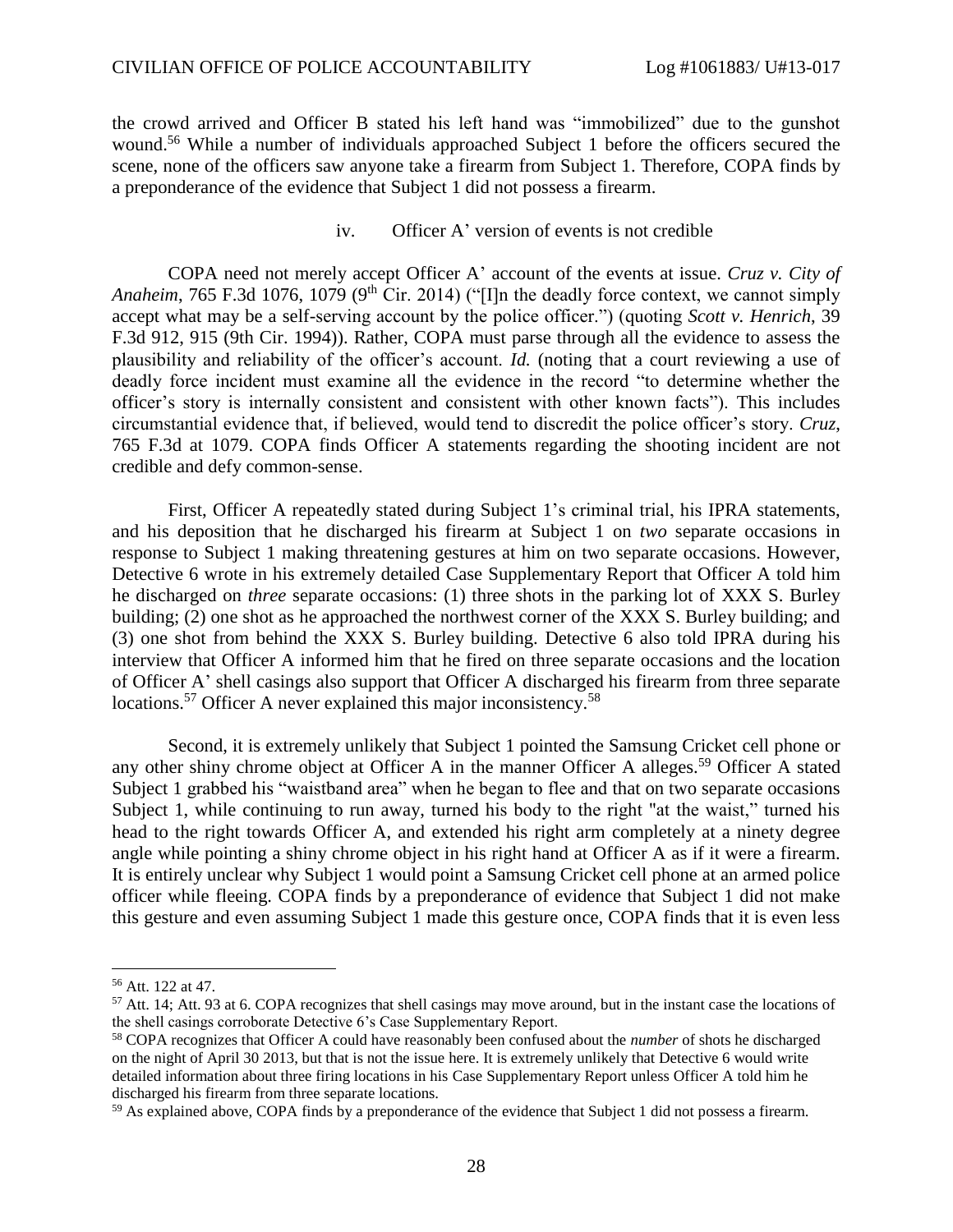likely that Subject 1 subsequently made the exact same gesture again after Officer A discharged three shots at him.

Third, COPA finds that it is more likely than not that Subject 1 did not have a cell phone in his right hand at any point during the chase. Officer B stated that Subject 1's hands were empty when he approached to handcuff Subject 1 and did not find any items in Subject 1's waistband during his search.<sup>60</sup> Thus, Subject 1 would have had to put the Samsung Cricket cell phone back in his jean's pocket while running away at full speed and under fire from Officer A.

Finally, Officer A' actions were inconsistent with the actions of an officer who believed a subject had brandished a firearm at him in a threatening fashion. Officer A did not call out over the radio that Subject 1 possessed a firearm despite conceding he received training to do exactly that at the police academy.<sup>61</sup> Even more troubling, after the shooting, Officer A did not communicate his belief that Subject 1 was armed with Officer B. Nor did Officer A take reasonable steps to try to locate the weapon, such as conducting a more thorough search of Subject 1 before allowing Subject 1 to go into the ambulance with only his right hand handcuffed.<sup>62</sup> Again, Officer A alleges that he reasonably discharged his firearm at Subject 1 five times based on his belief that Subject 1 had threatened him with a firearm, but then failed to subsequently take any actions to ensure the safety of his fellow officers, the paramedics, or the public at large. While COPA recognizes that Officer A faced a chaotic situation after the shooting, common-sense would suggest that finding the firearm that Subject 1 allegedly brandished would have been a top priority.

For the above reasons, COPA finds that Officer A did not have a reasonable basis to believe that Subject 1 threatened him with imminent death or great bodily harm. Therefore, Officer A was not permitted to use deadly force against Subject 1 under the first prong of General Order 03-02-03(II)(A).

> b. Officer A' use of deadly force was not permissible based on the circumstances under which Subject 1 was fleeing from Officer A

As stated in the second prong of the Chicago Police Department policy governing the use of deadly force, under certain circumstances, a law enforcement officer is permitted to use deadly force against a person who is attempting to defeat an arrest or escape if the officer reasonably believes that the person:

- a. has committed or has attempted to commit a forcible felony which involves the infliction, threatened infliction, or threatened use of physical force likely to cause death or great bodily harm;
- b. is attempting to escape by use of a deadly weapon or;

<sup>60</sup> Att. 122 at 33-39, 45-47; Att. 151 at 186.

<sup>&</sup>lt;sup>61</sup> Att. 158 at 153-56. Officer A repeatedly stated that the situation happened "too quickly" to warn his fellow officers over the radio, but almost all situations involving a person with a gun are rapidly unfolding and chaotic; nonetheless officers are expected and required to communicate pertinent information to their colleagues. <sup>62</sup> Att. 122 at 56.; Att. 126 at 29.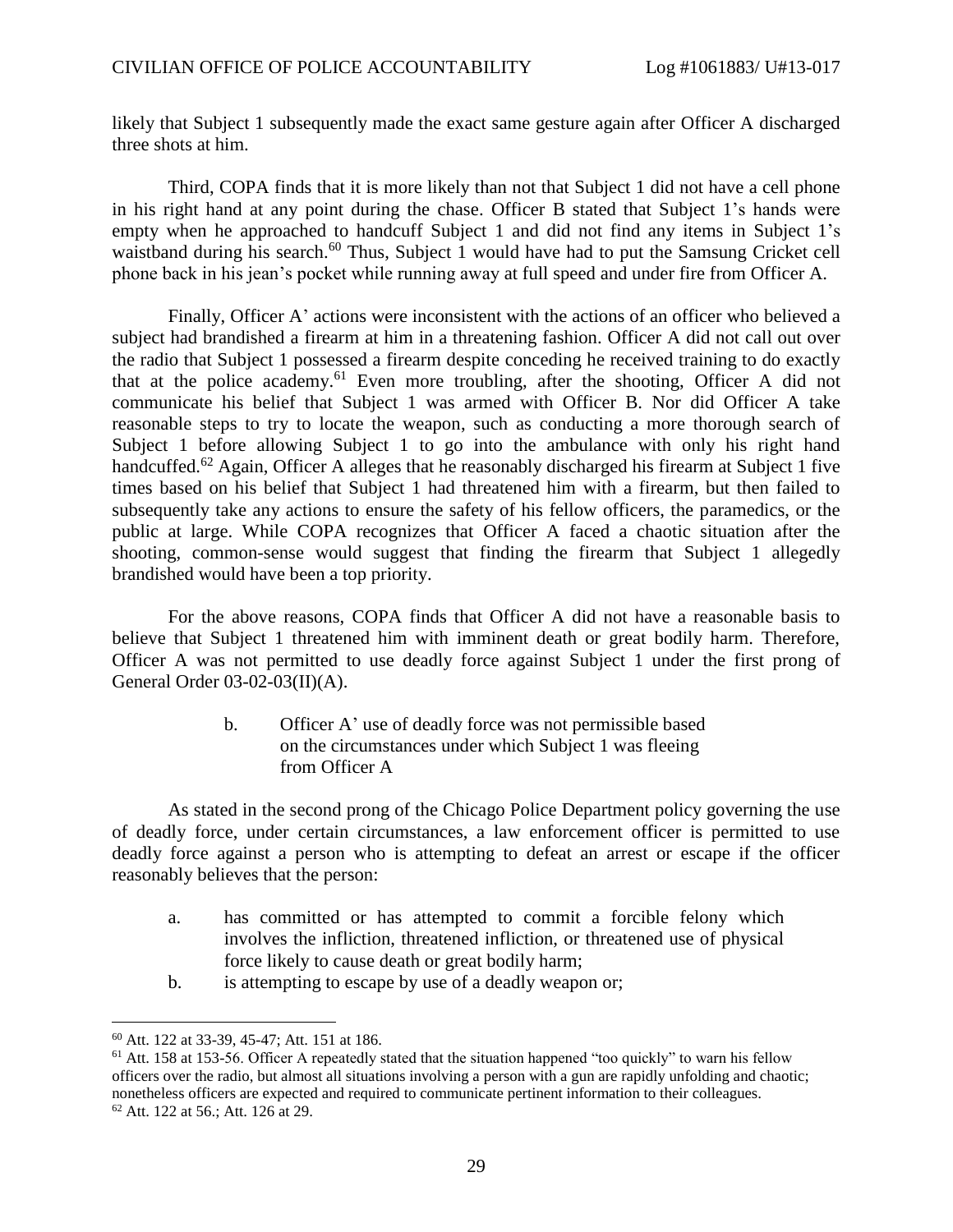c. otherwise indicates that he or she will endanger human life or inflict great bodily harm unless arrested without delay.

Under the circumstances here, subsection (a) of the policy does not apply. There is no evidence to suggest that Subject 1 had committed a forcible felony. Subject 1 was acquitted of aggravated assault on a peace officer at his criminal trial and as explained above, COPA finds that Subject 1 did not threaten the use of physical force likely to cause death or great bodily harm.

Subsection (b) and subsection (c) of the policy also do not apply. There is no evidence to suggest that Subject 1 was attempting to escape by use of a deadly weapon or would endanger human life or inflict great bodily harm unless arrested without delay. To the contrary, the evidence establishes that Subject 1 was unarmed when he was shot and was simply fleeing from Officer A. To the extent Officer A subjectively believed that Subject 1 threatened him with imminent death or great bodily harm, his belief was objectively unreasonable for the reasons explained above.

For the foregoing reasons, Officer A discharged his firearm at Subject 1 without justification in violation of Rule 6.

> 2. Officer A was inattentive to duty by failing to thoroughly search Subject 1 and recover a chrome object during his arrest in violation of Rule 10

The Arrest Report lists Officers A and B as the arresting officers of Subject 1 and there is no evidence that Officer A and Officer B transferred custody of Subject 1 to any other Department member prior to Subject 1 being transported from the scene via ambulance.<sup>63</sup> Therefore, Officers A and B were responsible for thoroughly searching Subject 1 before he was transported by ambulance from the scene pursuant to General Order 06-01-02. Officer A observed Officer B perform a "quick pat down" and admitted he knew that the pat down was not "thorough" or "complete."<sup>64</sup> Officer A asserted that he did not have enough time to thoroughly search Subject 1 because he had to "engage the angry crowd."<sup>65</sup> However, Officer A admitted that more officers arrived to the scene and that the officers were then able to gain more control over the crowd.<sup>66</sup> Officer A stated that only "CPD members and Chicago Fire Department members" were around Subject 1 after the ambulance arrived.<sup>67</sup> Officer A did not take any reasonable steps to ensure that Subject 1 was thoroughly searched after backup arrived such as conducting the search himself or asking another officer to search Subject 1 before the paramedics removed him from the scene with his left hand unrestrained.<sup>68</sup> Indeed, Officer A is the only officer who observed the chrome object and therefore the only officer who would have known to search for it.

<sup>63</sup> Att. 7. Officer A also admitted he was the arresting officer. Att. 126 at 26.

<sup>&</sup>lt;sup>64</sup> Att. 121 at 65-66.

<sup>65</sup> *Id.* at 68-69.

<sup>66</sup> Att. 126 at 25-26.

 $67$  *Id.* 

<sup>68</sup> Att. 126 at 20-21. Officer A could not recall if he told Officer B about the chrome object. Att. 121 at 71. Officer B stated that Officer A never told him about the chrome object. Att. 122 at 56. COPA finds by a preponderance of evidence that Officer A never told Officer B about the chrome object.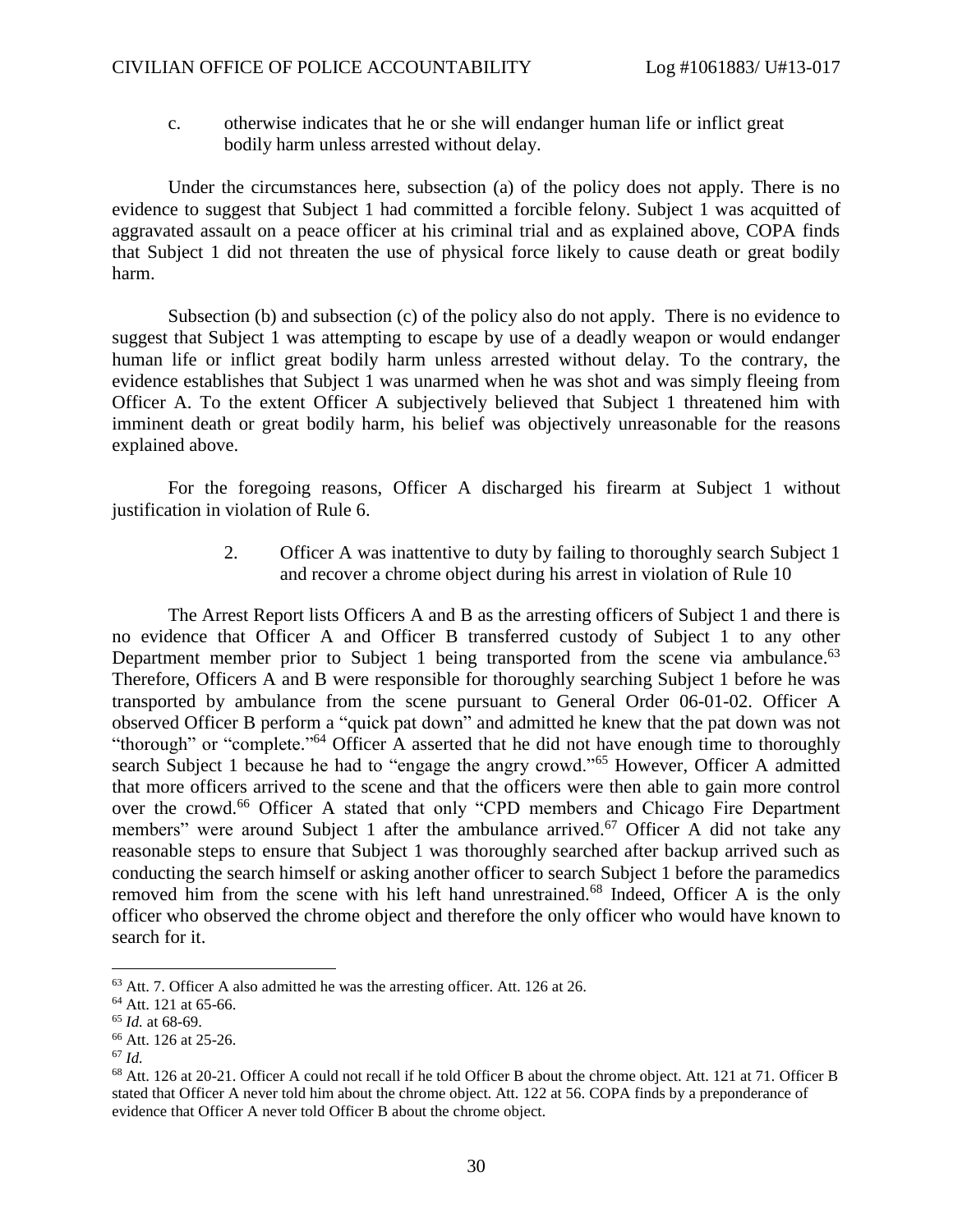Undoubtedly Officer A faced a stressful and difficult situation, but Officer A was still required to properly communicate with other officers and ensure that Subject 1 was properly searched for the safety of the officers, the paramedics, Subject 1, and the public at large. Officer A conceded that he was trained to perform a custodial search after every arrest and that he in fact performs a custodial search after every arrest but that he did not perform a custodial search in this case.<sup>69</sup> Officer A also admitted that he did not inform other officers that Subject 1 was not properly or thoroughly searched.<sup>70</sup> It is particularly troubling that Officer A failed to take reasonable steps to search Subject 1 when he asserts that he believed the chrome object Subject 1 allegedly pointed at him was a firearm and he did not know if the chrome object had been recovered.<sup>71</sup>

For these reasons, Officer A was inattentive to duty by failing to thoroughly search Subject 1 and recover a chrome object during his arrest in violation of Rule 10.

#### **C. Analysis of the Allegations Against Officer B**

1. Officer B unjustifiably used deadly force against Subject 1 in violation of Rule 6

The evidence demonstrates that Officer B discharged his firearm five times on April 30, 2013.<sup>72</sup> Officer B asserts that he discharged his firearm because he believed Subject 1 was going to shoot Officer A. <sup>73</sup> However, as outlined below, COPA finds that Officer B's actions were objectively unreasonable in light of the facts and circumstances confronting him and COPA finds that a reasonable officer in his position would not have discharged his firearm at Subject 1.

- a. It was unreasonable for Officer B to believe deadly force was necessary to prevent death or great bodily harm to Officer Officer A
	- i. Prior to arriving at the XXX, Officer B had no reason to believe that Subject 1 had committed or would commit a violent crime or that any criminal activity was occurring at the repass

First, Officer B had no specific information from which to discern that Subject 1 had committed or would commit a violent crime prior arriving at the XXX. Officer B did not know Subject 1 and had no information about Subject 1 when he arrived at the repass on the night of April 30, 2013.<sup>74</sup> Furthermore, while Officer B stated the repass was for a gang member and he

<sup>69</sup> Att. 126 at 26-29.

<sup>70</sup> *Id.* 126 at 21.

<sup>71</sup> *Id.* at 18-20.

<sup>72</sup> Att. 11.

 $73$  Att. 122 at 61.

<sup>74</sup> Att. 122 at 8-10, 63-64.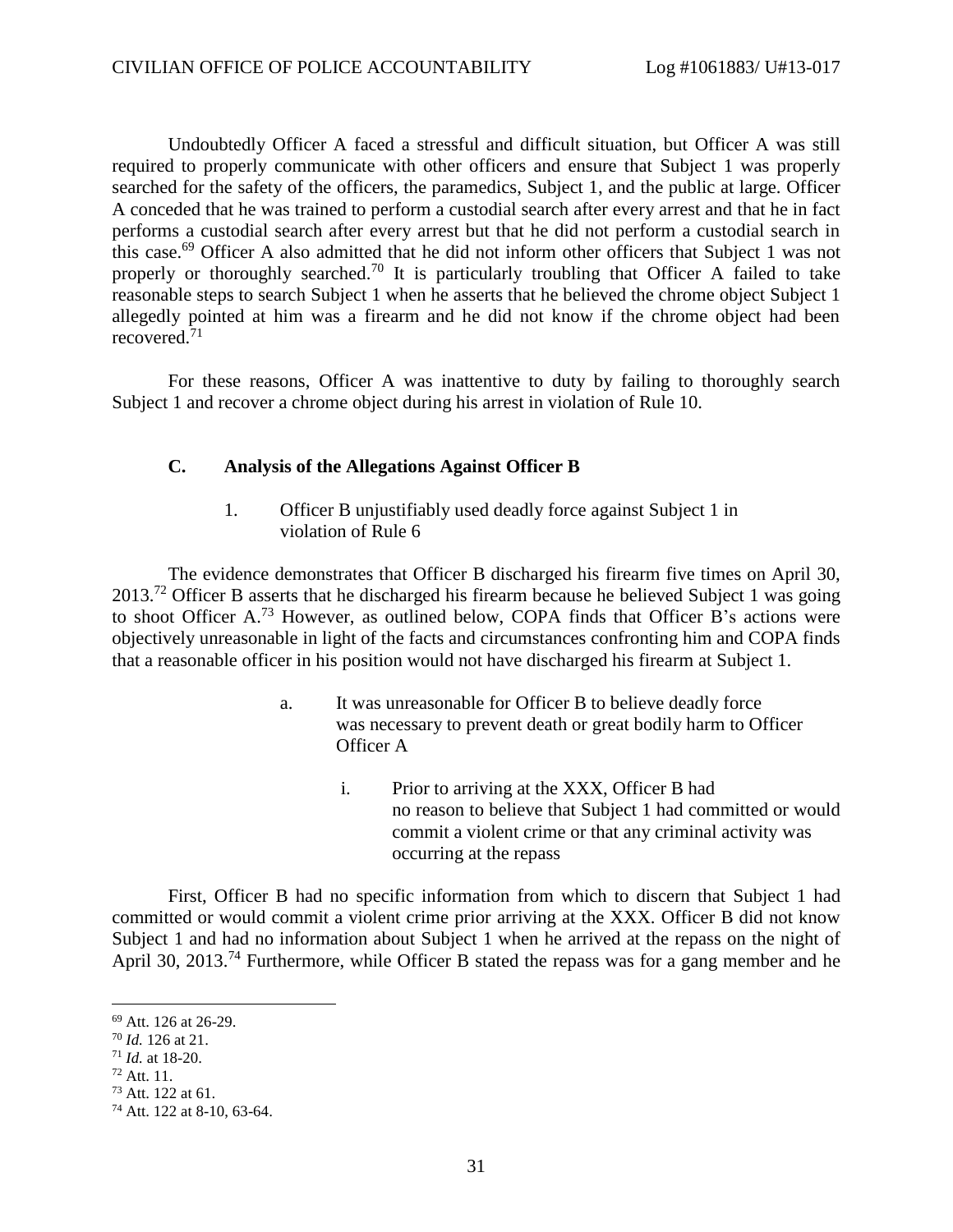was aware of gang activity from the South C Black Stones gang occurring at or near the XXX, Officer B did not have any specific information—such as calls to OEMC or information from an informant—from which to discern that criminal activity had occurred or was about to occur at the repass.<sup>75</sup>

> ii. Officer B did not observe Subject 1 commit any crimes and did not have probable cause to believe Subject 1 had committed any crimes

Officer B first became aware of Subject 1 after Officer 4 radioed via car-to-car to stop the individual, Subject 1, who was acting suspiciously and holding plastic cup.<sup>76</sup> Officer B believed the plastic cup may have contained alcohol which he stated is not allowed on "state supported land."<sup>77</sup> Officer B observed Subject 1 bend down between two parked cars in a manner consistent with someone trying to conceal something like a weapon or narcotics.<sup>78</sup> However, Officer B also noted that Subject 1 could have just been "tyin' his shoe."<sup>79</sup> Officer B then ordered Subject 1 to stop and come over to his police vehicle. Officer B observed Subject 1 take a few steps towards his police vehicle before turning around, grabbing his waist, and running away.<sup>80</sup> Officer B testified in his deposition that Subject 1 did not have signs (e.g. clothing, tattoos, hats, etc.) of being associated with the South C Black Stones and he had no reason to believe Subject 1 was a member of a gang. $81$ 

While Officer B could have reasonably construed Subject 1's behavior as sufficiently suspicious to conduct a limited *Terry* stop, he did not have probable cause to believe Subject 1 had committed any specific crime with the possible exception of resisting or obstructing a peace officer, 720 ILCS 5/31-1, which is merely a Class A misdemeanor.<sup>82</sup>

> iii. Officer B's assumptions were unreasonable and Officer B did not have a sufficient basis to believe Subject 1's gesture placed Officer A in imminent risk of death or great bodily harm

Officer B heard Officer A' gunshots, but stated that he *assumed* the gunshots came from Subject 1 firing at Officer A. $83$  Officer B further stated he was "barricaded behind the door" of his police vehicle when he observed Subject 1 appear from behind the row of houses.<sup>84</sup> Officer B stated that he could see Subject 1's head turn to the right to look behind him and that he believed Subject 1's elbow and arm were going up and starting to extend back.<sup>85</sup> Officer B stated that he

<sup>75</sup> *Id.* at 8-10.

<sup>76</sup> Att. 122 at 23.

<sup>77</sup> *Id*.

<sup>78</sup> *Id.* at 28.

<sup>79</sup> *Id.* 

<sup>80</sup> *Id.* at 29-31

<sup>81</sup> Att. 151 at 183-84. However, Officer B was suspicious that other people in the crowd were members of a gang.

<sup>82</sup> Subject 1 was not convicted of this offense.

<sup>83</sup> Att. 122 at 40-41.

<sup>84</sup> *Id.* at 42.

<sup>85</sup> *Id.* at 43-44, 59.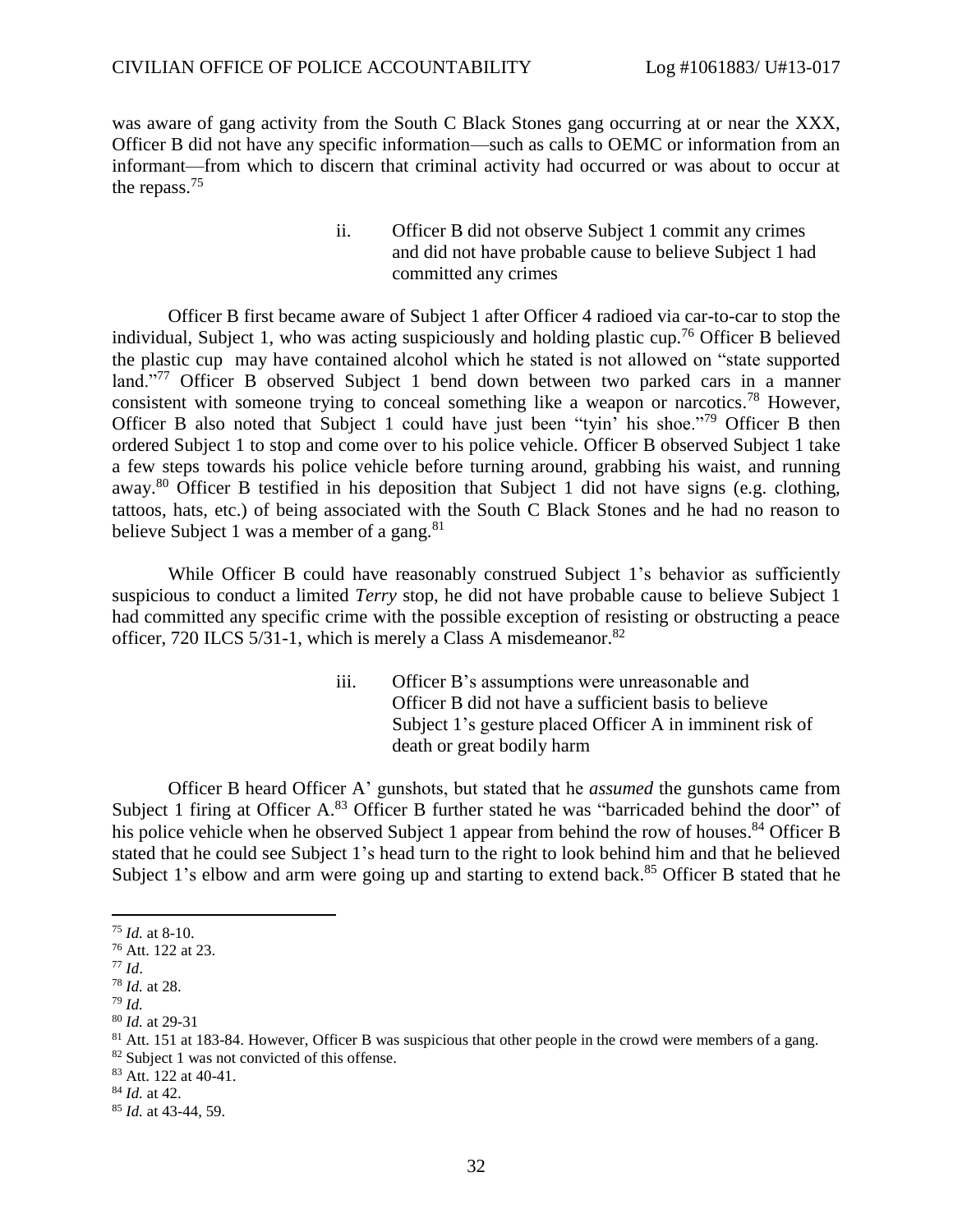interpreted Subject 1's movement as "him possibly liftin up a weapon" and believed Subject 1 threatened Officer A's safety based on his *assumption* that Officer A was directly behind Subject 1.<sup>86</sup> Officer B stated that Subject 1 did not make any threatening gestures at him and that Subject 1 did not assault him. 87

COPA finds Officer B's assumptions were an unreasonable basis to justify the use of deadly force against Subject 1. First, Officer Subject 1 conceded that he did not see Subject 1 discharging a firearm or holding any object besides a plastic cup. <sup>88</sup> Second, Officer B admitted that he could not even clearly see Subject 1's hand at the time Subject 1 made the allegedly threatening gesture because it was too dark.<sup>89</sup> Most importantly, Officer B admitted that he did not even know Officer A whereabouts at the moment Subject 1 made the allegedly threatening gesture and therefore could not have known whether Subject 1's gesture actually threatened Officer A with imminent death or great bodily harm.<sup>90</sup> Particularly, in light of the fact that Officer B had no prior information regarding Subject 1 or violent crimes occurring at the XXX that evening, did not have probable cause to believe Subject 1 had committed any crimes, and Subject 1 posed no imminent risk to Officer B, it was unreasonable for Officer B to use deadly force against Subject 1 based on such limited information.

> b. Officer B's use of deadly force was not permissible based on the circumstances under which Subject 1 was fleeing

As stated in the second prong of the Chicago Police Department policy governing the use of deadly force, under certain circumstances, a law enforcement officer is permitted to use deadly force against a person who is attempting to defeat an arrest or escape if the officer reasonably believes that the person:

- a. has committed or has attempted to commit a forcible felony which involves the infliction, threatened infliction, or threatened use of physical force likely to cause death or great bodily harm;
- b. is attempting to escape by use of a deadly weapon or;
- c. otherwise indicates that he or she will endanger human life or inflict great bodily harm unless arrested without delay.

Under the circumstances here, subsection (a) of the policy does not apply. There is no evidence to suggest that Subject 1 had committed a forcible felony. Subject 1 was acquitted of aggravated assault on a peace officer at his criminal trial and as explained above, COPA finds that Subject 1 did not threaten the use of physical force likely to cause death or great bodily harm against Officer A, Officer B, or any other person.

Subsection (b) and subsection (c) of the policy also do not apply. There is no evidence to suggest that Subject 1 was attempting to escape by use of a deadly weapon or would endanger

<sup>86</sup> *Id.* 

<sup>87</sup> Att. 151 at 212, 249.

<sup>88</sup> *Id.* at 186; Att. 122 at 33-39, 45, 57.

<sup>89</sup> Att. 122 at 63.

<sup>90</sup> *Id.* at 60.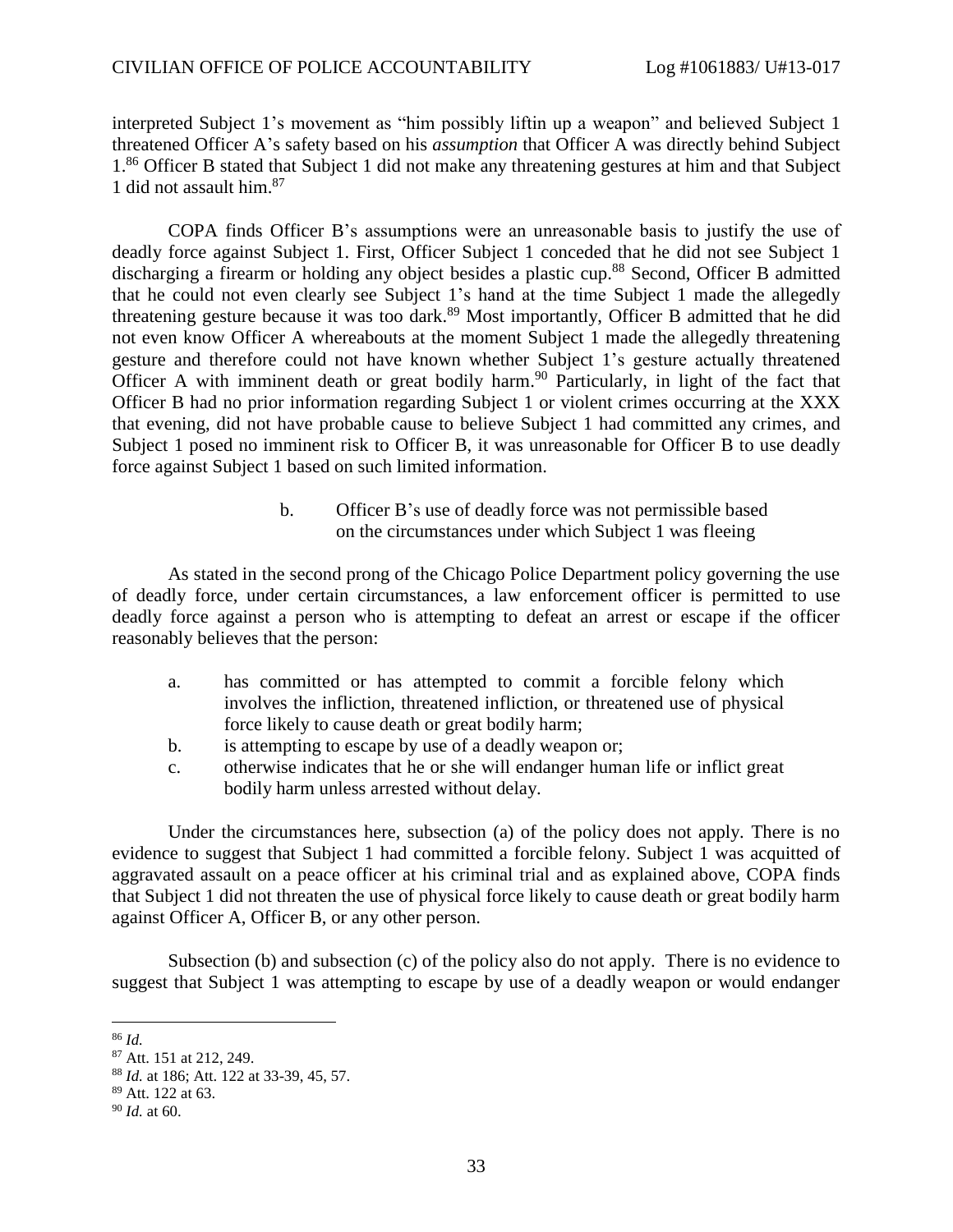human life or inflict great bodily harm unless arrested without delay. As explained above, it was unreasonable for Officer B to assume Subject 1 was attempting to escape by a use of a deadly weapon or believe Subject 1 would endanger life or inflict great bodily harm unless arrested without delay based on the limited information available to him.

For the foregoing reasons, Officer B discharged his firearm at Subject 1 without justification in violation of Rule 6.

> 2. Officer B was inattentive to duty by failing to thoroughly search Mr. Subject 1 during his arrest in violation of Rule 10

Initially, Officer B acted reasonably in conducting a limited pat down and only handcuffing Subject 1's right hand given Subject 1's injuries and the approaching crowd. General 06-01-02 in fact cautions that "[o]fficers conducting subsequent required custodial searches during multiple-arrest situations are cautioned that the preliminary search may, due to urgent circumstances, have been limited or not fully effective."<sup>91</sup>

However, the Arrest Report lists Officer A and Officer B as the arresting officers of Subject 1 and there is no evidence that Officer A and Officer B transferred custody of Subject 1 to any other Department member prior to Subject 1 being transported from the scene by ambulance. Therefore, Officer B was responsible for taking reasonable steps to ensure that Subject 1 was thoroughly searched after backup arrived such as conducting the search himself or asking another officer to search Subject 1. Officer B conceded that he was trained to perform a custodial search after every arrest and that he in fact performs a custodial search after every arrest but that he did not perform a custodial search in this case.<sup>92</sup> Officer B also admitted that he did not inform other officers that Subject 1 was not properly or thoroughly searched.<sup>93</sup> Officer B's failure to take reasonable steps to ensure Subject 1 was searched is particularly troubling when Officer B *still* believed Subject 1 possessed a weapon after the pat down and had just used deadly force against Subject  $1.^{94}$  Officer B's explanation that he did not have enough time to search Subject 1 and that he was told to sit in a police vehicle alone once the crowd was controlled does not withstand scrutiny.<sup>95</sup> Backup arrived before Subject 1 was transported from the scene and Officer B could have properly communicated the limited nature of his initial pat down to Sergeant 3 or another officer at the scene and asked them to take custody of Subject 1 and conduct a more thorough search.

For these reasons, Officer B was inattentive to duty by failing to thoroughly search Subject 1 during his arrest in violation of Rule 10.

<sup>91</sup> General Order 06-01-02(IV)(A).

<sup>92</sup> Att. 127 at 19-20.

<sup>&</sup>lt;sup>93</sup> Att. 127 at 21.

<sup>&</sup>lt;sup>94</sup> Att. 122 at 61. In his second interview with IPRA, Officer B elaborated that he also believed it was possible the gun could have been dropped or thrown somewhere else in the area. Att. 127 at 17-18. <sup>95</sup> Att. 127 at 19-21, 29.